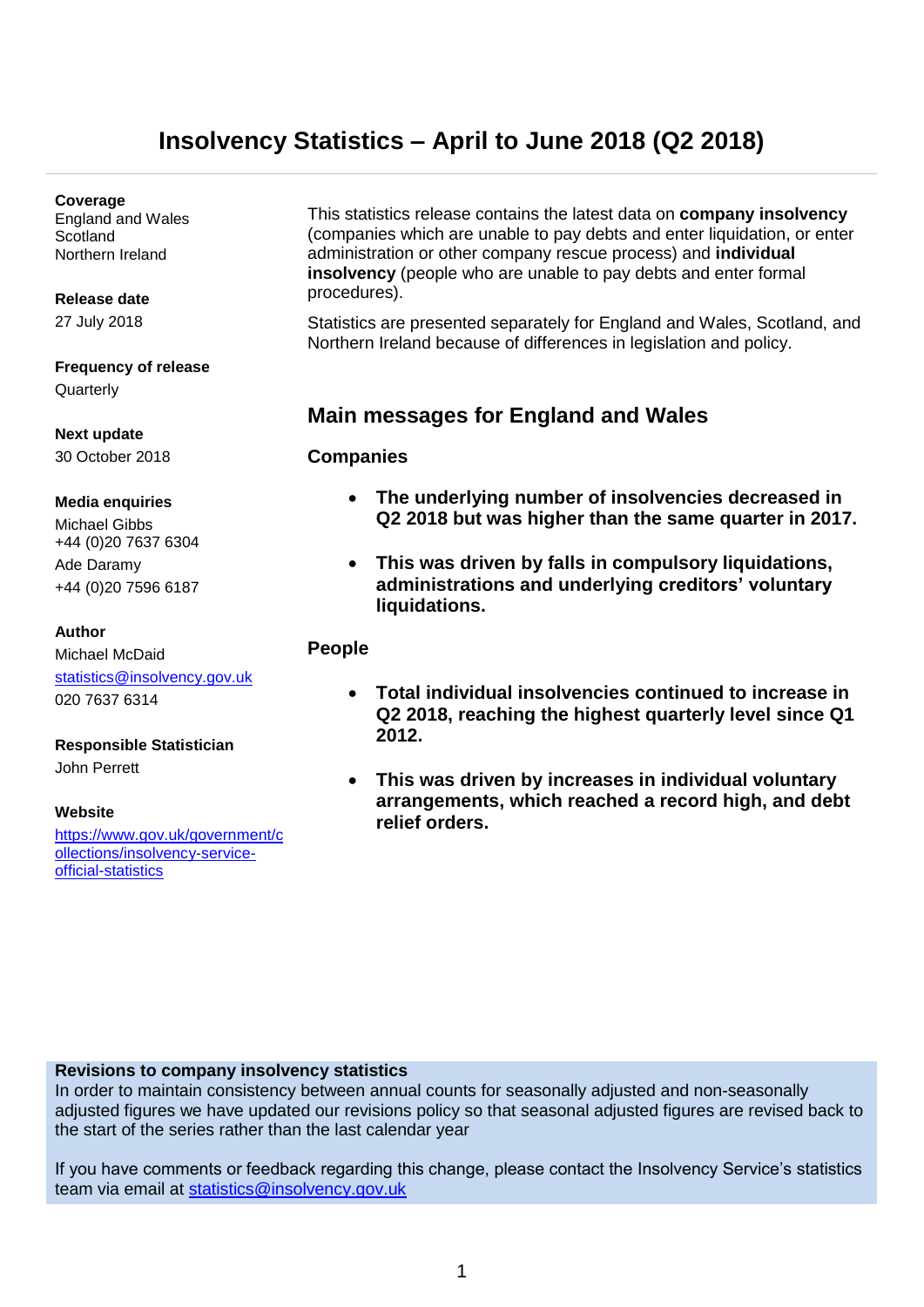# **Contents**

|                |                                                                                                                                                  | Page        |  |  |  |
|----------------|--------------------------------------------------------------------------------------------------------------------------------------------------|-------------|--|--|--|
| 1              | Summary for Q1 2018<br>Company insolvency in England and Wales<br>1.1<br>Individual insolvency in England and Wales<br>1.2<br>1.3 Summary tables | 3<br>4<br>5 |  |  |  |
| $\overline{2}$ | <b>Company insolvency in England and Wales</b>                                                                                                   |             |  |  |  |
|                | <b>Company liquidations</b><br>2.1                                                                                                               | 6           |  |  |  |
|                | Administrations, company voluntary arrangements, and receiverships<br>2.2                                                                        | $9\,$       |  |  |  |
|                | Company insolvencies by industry<br>2.3                                                                                                          | 10          |  |  |  |
| 3              | Individual insolvency in England and Wales                                                                                                       |             |  |  |  |
|                | Bankruptcies, debt relief orders and individual voluntary arrangements<br>3.1                                                                    | 11          |  |  |  |
|                | 3.2 Characteristics of bankruptcies                                                                                                              | 13          |  |  |  |
| 4              | <b>Insolvency in Scotland</b>                                                                                                                    | 16          |  |  |  |
| 5              | <b>Insolvency in Northern Ireland</b>                                                                                                            | 18          |  |  |  |
| 6              | <b>Background notes</b>                                                                                                                          | 20          |  |  |  |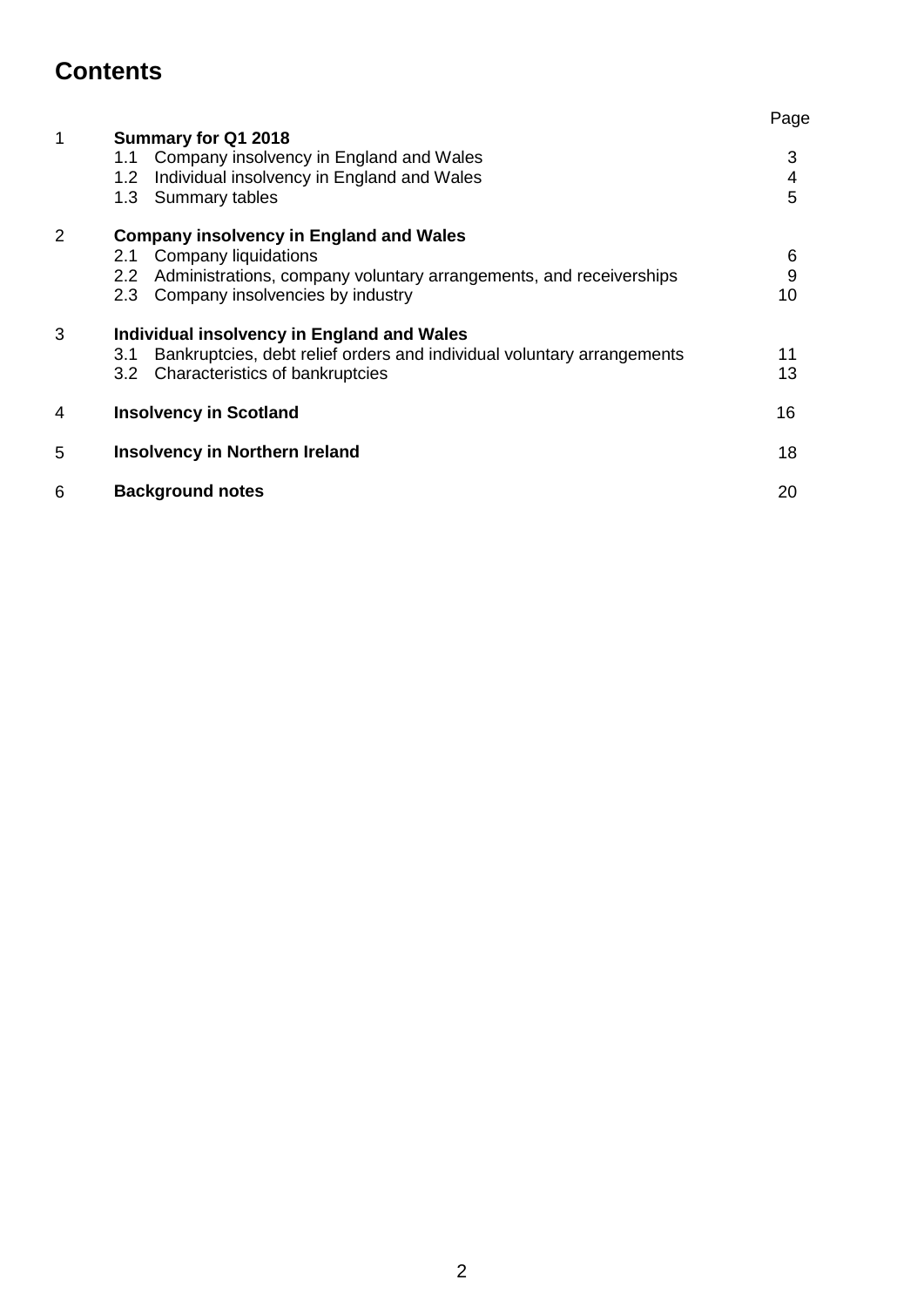# **1 Summary for Q2 2018**

## **1.1 Company insolvency in England and Wales** *(Further information: section 2)*

**Figure 1: Company insolvencies in England and Wales** (quarterly data, seasonally adjusted)



Source: Insolvency Service and Companies House. Excludes CVLs following administration.

# **Key findings**

| <b>Creditors' voluntary</b><br>liquidations comprised the<br>majority of company<br><b>insolvencies</b> | A total of 3,918 companies entered insolvency in Q2 2018, consisting of<br>2,731 creditors' voluntary liquidations (CVLs, 69.7% of all insolvencies),<br>752 compulsory liquidations (19.2%) and 435 other insolvencies (11.1%).                                                                     |
|---------------------------------------------------------------------------------------------------------|------------------------------------------------------------------------------------------------------------------------------------------------------------------------------------------------------------------------------------------------------------------------------------------------------|
| <b>Company insolvencies fell</b><br>this quarter                                                        | Total company insolvencies decreased by 12.4% compared to Q1 2018<br>while the underlying number of insolvencies decreased by 2.0%. When<br>compared to the same quarter last year, total company insolvencies<br>increased by 12.0% and the underlying number of insolvencies<br>increased by 12.6% |
| There was a fall in creditors'<br>voluntary liquidations                                                | The number of CVLs in Q2 2018 was 2,731, a decrease of 0.5% on Q1<br>2018, but rose by 14.6% compared with Q2 2017.                                                                                                                                                                                  |
| <b>Compulsory liquidations</b><br>decreased                                                             | The number of compulsory liquidations in Q2 2018 fell by 4.0% on the<br>previous quarter, but rose by 14.6% from Q2 2017.                                                                                                                                                                            |
| <b>Company insolvency by</b><br>industry                                                                | Excluding bulk insolvencies, the construction industry had the highest<br>number of insolvencies in the 12 months ending Q2 2018, followed by<br>the wholesale and retail trade & repair of vehicles industrial grouping.                                                                            |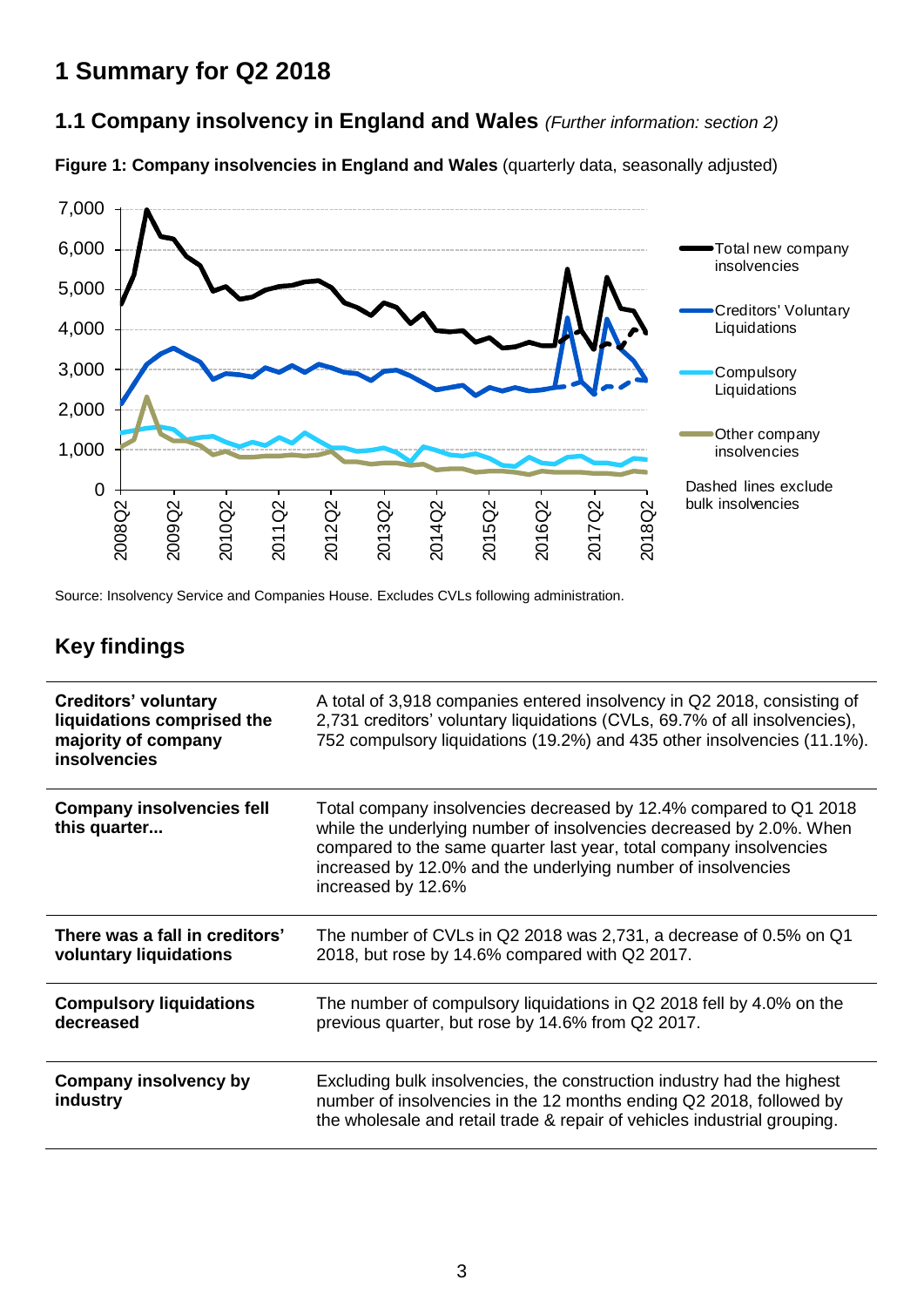**1.2 Individual insolvency in England and Wales** *(Further information: section 3)*



**Figure 2: Individual insolvencies in England and Wales** (quarterly data, seasonally adjusted)

Source: Insolvency Service.

## **Key findings**

| Individual insolvencies                                                    | Total individual insolvencies in Q2 2018 were 4.4% higher than in the                                                                                                                      |
|----------------------------------------------------------------------------|--------------------------------------------------------------------------------------------------------------------------------------------------------------------------------------------|
| increased this quarter,                                                    | previous quarter, and 27.3% higher than in the same quarter the                                                                                                                            |
| reaching their highest                                                     | previous year. This continues the increasing trend observed since 2015                                                                                                                     |
| quarterly total in over six years                                          | and was the highest quarterly total since Q1 2012.                                                                                                                                         |
| <b>IVAs continue to rise, reaching</b><br>a record high                    | The number of Individual Voluntary arrangements (IVAs) in Q2 2018<br>rose 5.7% compared with Q1 2018. This was the largest quarterly<br>number of IVAs since they were introduced in 1987. |
| <b>IVAs comprised the majority of</b>                                      | There were 28,951 individual insolvencies in Q2 2018, 62% of which                                                                                                                         |
| individual insolvencies                                                    | were IVAs, 24% were debt relief orders and 14% were bankruptcies.                                                                                                                          |
| <b>Bankruptcies fell this quarter</b>                                      | Bankruptcies overall fell by 2.6% on the quarter but rose by 7.2% on                                                                                                                       |
| compared to Q1 2018                                                        | the year.                                                                                                                                                                                  |
| Debt relief orders (DROs)<br>increased on the quarter and<br>previous year | DROs increased by 5.4% on the quarter and by 14.3% on the same<br>quarter in 2017.                                                                                                         |
| The insolvency rate increased                                              | In the 12 months ending Q2 2018, the rate of insolvency was 23.1 per<br>10,000 adults (1 in 433 adults)                                                                                    |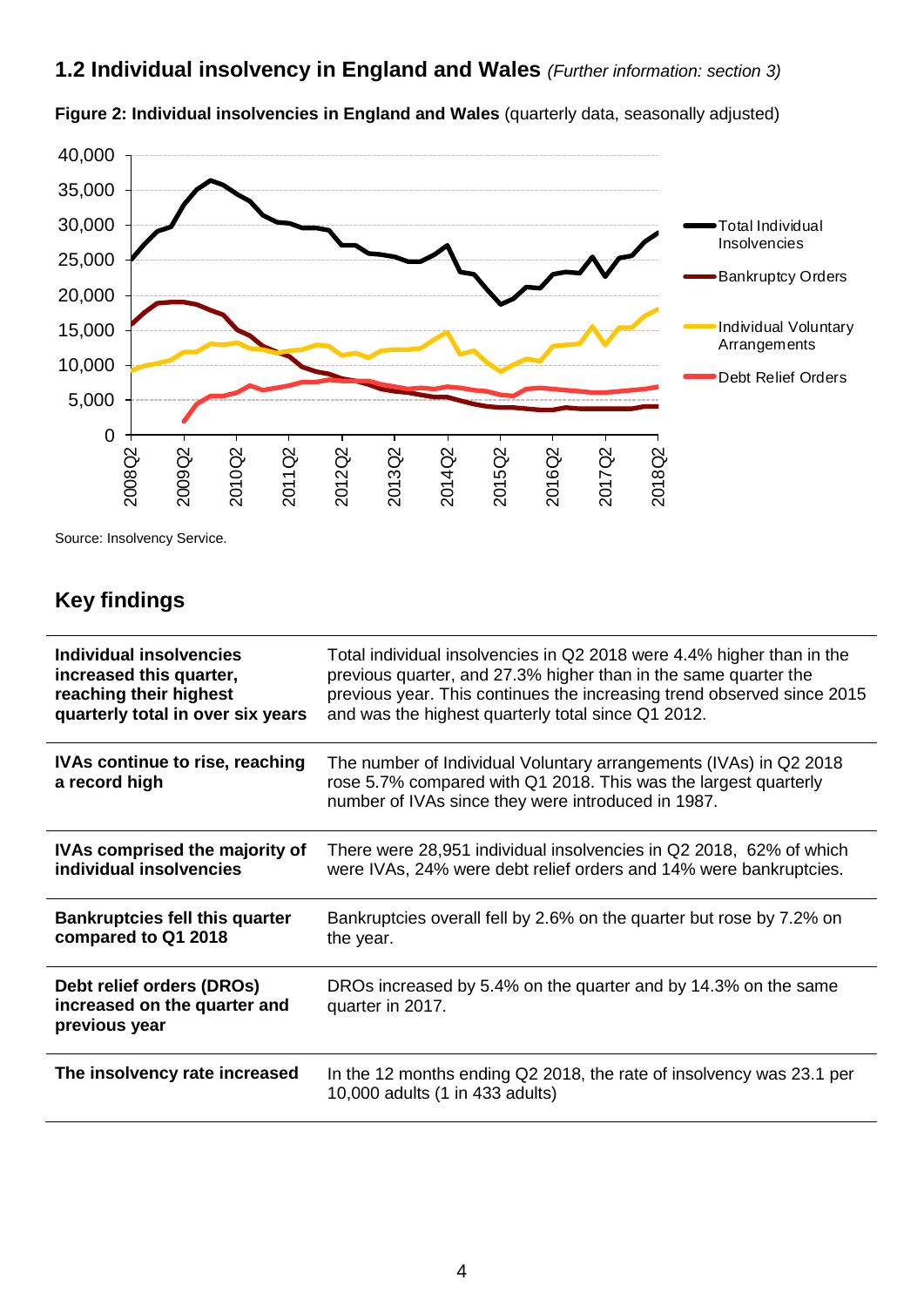## **1.3 Summary tables**

#### **Table 1: New company insolvencies in England and Wales1,2 (seasonally adjusted)<sup>3</sup>**

|                                                 |                        | <b>Number of insolvencies</b> | % change - 2018<br>Q2 on: |            |              |          |            |
|-------------------------------------------------|------------------------|-------------------------------|---------------------------|------------|--------------|----------|------------|
|                                                 | 2017<br>Q <sub>2</sub> | 2017<br>Q3                    | 2017<br>Q4                | 2018<br>Q1 | 2018 Q2<br>p | 2018 Q1  | 2017<br>Q2 |
| <b>Total new company</b><br><b>insolvencies</b> | 3,498                  | 5,320                         | 4.517                     | 4,472      | 3,918        | $-12.4$  | 12.0       |
| Compulsory liquidations                         | 681                    | 667                           | 620                       | 783        | 752          | $-4.0$   | 10.4       |
| Creditors' voluntary liquidations <sup>2</sup>  | 2,402                  | 4,258                         | 3,525                     | 3,221      | 2,731        | $-15.2$  | 13.7       |
| Administrations                                 | 328                    | 313                           | 318                       | 365        | 341          | $-6.6$   | 4.0        |
| Company voluntary arrangements                  | 85                     | 81                            | 55                        | 102        | 94           | $-7.8$   | 10.6       |
| Receiverships                                   | 2                      | 0                             | 0                         |            | 0            | $-100.0$ | n.a.       |

Source: Insolvency Service and Companies

House

p = provisional, r = revised, n.a. = not applicable<br><sup>1</sup> Langer series hack to 2008 are presented in th

Longer series back to 2008 are presented in the accompanying detailed

tables.

<sup>2</sup> Excludes creditors' voluntary liquidation following administration.<br><sup>3</sup> The series for compulsory liquidations, company voluntary arrangements and receiverships do not require seasonal adjustment.

#### **Table 2. Individual Insolvencies in England and Wales (seasonally adjusted) <sup>1</sup>**

|                                      | Number of insolvencies |         |         |         |                  |        | $%$ change $-$<br>2018 Q2 on: |  |
|--------------------------------------|------------------------|---------|---------|---------|------------------|--------|-------------------------------|--|
|                                      |                        |         |         |         | 2018             | 2018   | 2017                          |  |
|                                      | 2017 Q <sub>2</sub>    | 2017 Q3 | 2017 Q4 | 2018 Q1 | Q <sub>2</sub> p | Q1     | Q <sub>2</sub>                |  |
| <b>Total individual insolvencies</b> | 22.747                 | 25.294  | 25,664  | 27,731  | 28,951           | 4.4    | 27.3                          |  |
| <b>Bankruptcy orders</b>             | 3,771                  | 3.710   | 3,816   | 4.151   | 4,043            | $-2.6$ | 7.2                           |  |
| Debt relief orders                   | 6,056                  | 6.254   | 6.451   | 6.565   | 6.921            | 5.4    | 14.3                          |  |
| Individual voluntary arrangements    | 12,919                 | 15,331  | 15,397  | 17.015  | 17.987           | 5.7    | 39.2                          |  |

Source: Insolvency Service

 $p =$  provisional,  $r =$  revised

 $1$  Longer series back to 2008 are presented in the accompanying detailed tables.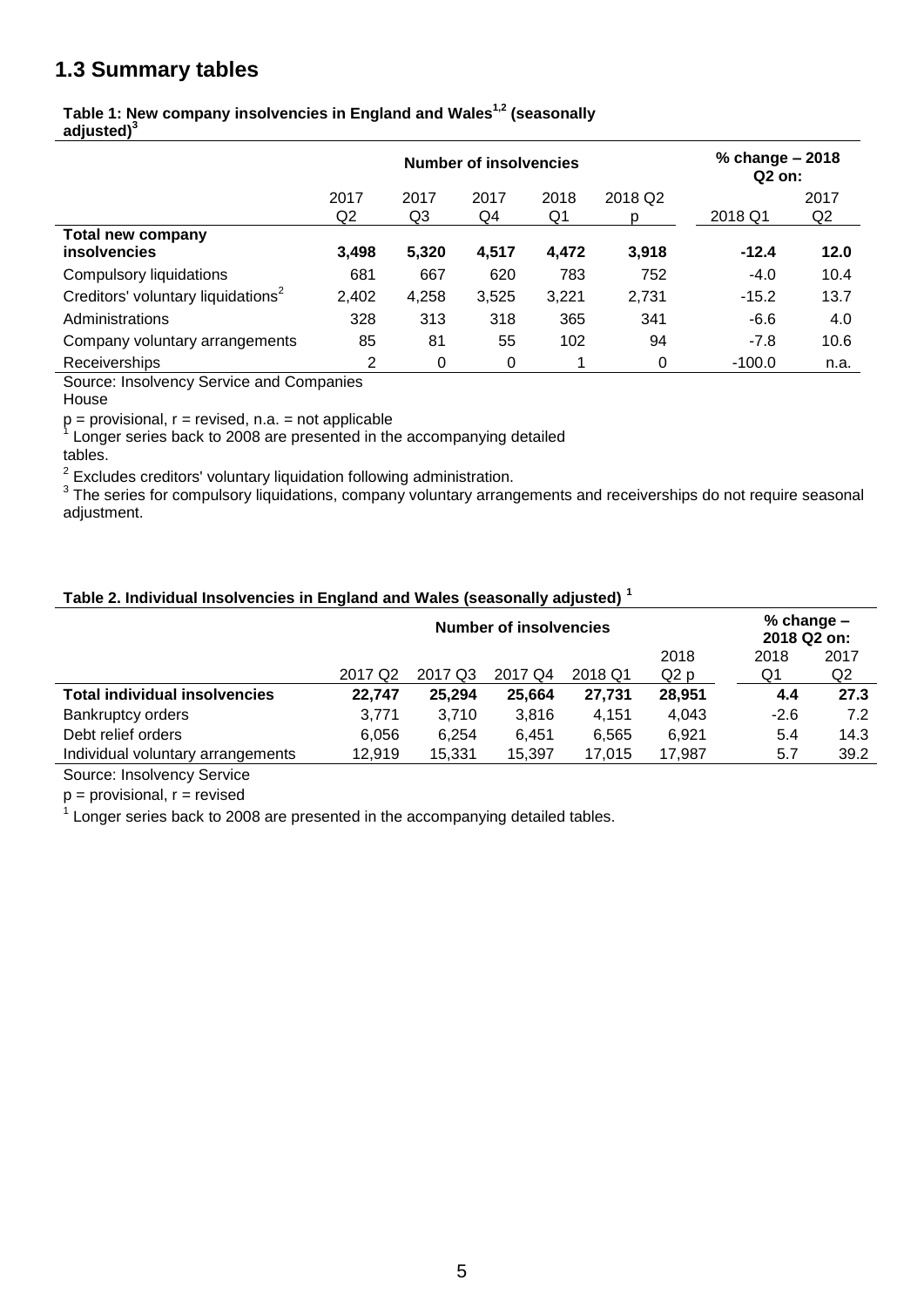# **2 Company insolvency in England and Wales**

These statistics relate to **incorporated companies (including limited liability partnerships)** – a specific legal form of business that is registered at [Companies House.](http://www.companieshouse.gov.uk/about/businessRegisterStat.shtml) Company insolvency (being unable to pay creditors the money they are owed) can be dealt with through a variety of legal processes. This includes liquidation (section 2.1) which results in the company ceasing to exist; or through company rescue procedures such as administration (section 2.2).

## **2.1 Company liquidations**



Source: Insolvency Service and Companies House.

 $1$  Where the liquidation was the first insolvency procedure entered into.

 $2$  Total company liquidations, and creditors' voluntary liquidations, are seasonally adjusted; compulsory liquidations do not require seasonal adjustment.

See Table 1a of the accompanying Excel file for more detail.

#### **Explanation of key terms**

**Liquidation** is a legal process in which a liquidator is appointed to 'wind up' the affairs of a limited company. The purpose of liquidation is to sell the company's assets and distribute the proceeds to its creditors. At the end of the process, the company is dissolved – it ceases to exist.

#### **Compulsory liquidation** – a

winding-up order obtained from the court by a creditor, shareholder or director.

#### <span id="page-5-0"></span>**Creditors' voluntary liquidation**

(CVL) – shareholders of a company can themselves pass a resolution that the company be wound up voluntarily.

In either case they are said to have been **wound up**.

A third type of winding up, members' voluntary liquidation (MVL), is not included because it does not involve insolvency – all creditors' debts are paid in full. [Companies House](http://www.companieshouse.gov.uk/about/businessRegisterStat.shtml) produces statistics on MVLs.

There were 3,483 insolvent company liquidations in this quarter, comprising 2,731 creditor voluntary liquidations (CVLs, 78% of total insolvent company liquidations), and 752 compulsory liquidations (22% of the total). No new bulk insolvencies were recorded for CVLs in Q2 2018.

In comparison to Q1 2018 underlying CVLs fell by 0.5% and compulsory liquidations fell by 4.0%.

Underlying CVLs and compulsory liquidations have both risen against the same quarter in 2017, CVLs by 14.6% and compulsory liquidations by 10.4%. This has lead to a 12.6% increase in total liquidations since Q2 2017. Excluding bulk insolvencies the number of CVLs recorded per months has remained broadly flat since Q2 2015.

**Bulk Insolvencies and underlying numbers**- IR35' rules are intended to prevent the avoidance of tax and National Insurance Contributions (NICs) using personal service companies (PSC) and partnerships. From April 2016, following changes to the IR35 rules and/or changes in VAT flat rate, some directors of PSCs have cited these changes as the primary reason that their company's activities have become unviable, therefore leading to liquidation. Underlying numbers exclude these bulk insolvencies to enable comparison between quarters.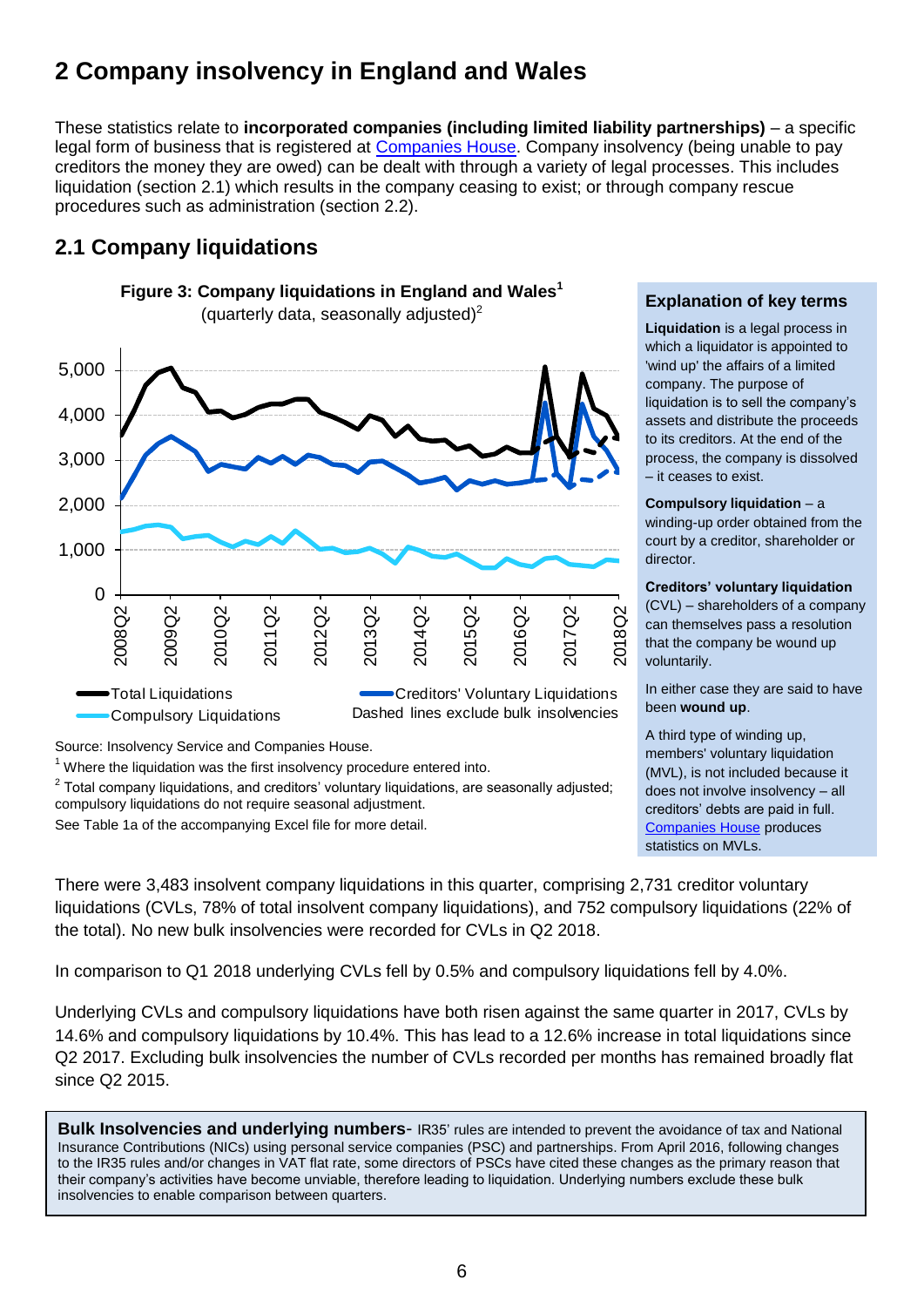

#### **Figure 4: Creditors' voluntary liquidation following administration in England and Wales** (quarterly data, not seasonally adjusted)

#### **Explanation of key terms**

An administration (see section 2.2) can end in a number of ways, one of which is by entering **creditors' voluntary liquidation following administration.**

These are not included in the figures above as they do not represent a new company entering into an insolvency procedure for the first time.

Following administration, companies could alternatively be returned to the control of their directors and management; be dissolved; enter compulsory liquidation; or enter a voluntary agreement. No separate figures are available on these outcomes.

Source: Companies House.

See Table 2 of the accompanying Excel file for more detail.

In Q2 2018, 115 companies entered creditors' voluntary liquidation following administration, an increase of 30.7% on the same quarter of 2017.

The peak in the number of companies entering creditors' voluntary liquidation following administration was seen in early 2010. This is in contrast to the peak of liquidations as a first insolvency procedure, which was in 2009. This is because the usual length of an administration is one year (though it can be extended for a further six months), and the number of administrations peaked in late 2008 / early 2009 (section 2.2).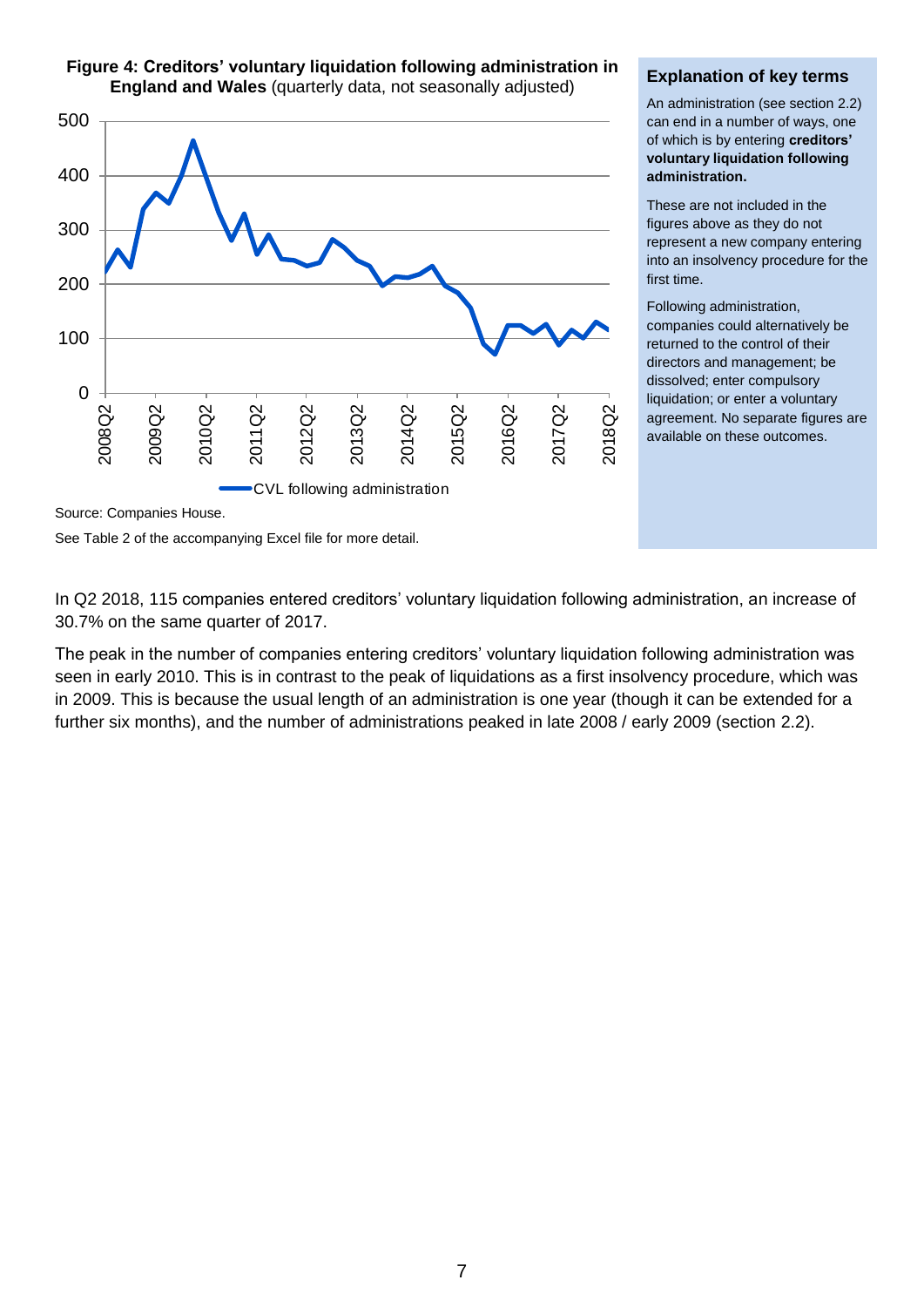#### *Longer-term perspective*

Company liquidations may be expressed as the percentage of active companies, as this takes into account changes over time in the underlying population. As liquidation is a final procedure, meaning there is no risk of double counting companies, creditors' voluntary liquidations following administration are included in the total liquidation rate.



**Figure 5: Company liquidation rate in England and Wales** (rolling 12-month rates)

#### **Explanation of key terms**

**Liquidation rate** – the number of company liquidations in the latest twelve month period divided by the average number of active companies in that period.

**Active companies** – all companies which are registered at **Companies** [House,](http://www.companieshouse.gov.uk/about/businessRegisterStat.shtml) minus those in the process of dissolution or liquidation.

The number of active companies has changed considerably over this period: there were 3.1 million active registered companies in Q3 2015; this compares with only about 900,000 in the early 1990s and fewer than 800,000 in 1986.

Source: Insolvency Service and Companies House. See Table 3 of the accompanying Excel file for more detail.

 $\overline{a}$ 

In the 12 months ending Q2 2018, 0.49% of active companies (or one in 205 of all active companies) went into liquidation, up slightly from 0.48% in the 12 months ending Q1 2018.

Up until Q3 2016, there had been a downward trend in the rates from 2011, with the lowest liquidation rate recorded in Q3 2016 since comparable records began in 1984.<sup>1</sup> Since Q4 2016 there has been a small increase in the company liquidation rate which was largely driven by bulk insolvencies. Excluding these, the underlying liquidation rate was 0.39%

Changes in company liquidation rates are related to economic conditions: in periods of economic growth, liquidation rates tend to decrease. The liquidation rate peaked at 2.6% (24,300 companies) in the year ending March 1993, over a year after the end of the 1990s recession. The next sustained increase in the rate coincided with the 2008-09 recession, when 0.9% (19,200 companies) entered liquidation in the year ending December 2009.

Although the number of liquidations was slightly higher in 1993 than in 2009, the rate of liquidations was substantially higher in 1993. This is because the number of active companies more than doubled over this period, so a much smaller proportion of the total number of companies entered liquidation in 2009.

<sup>1</sup> Counts of creditors' voluntary liquidations are available on a consistent basis back to 2000Q1. On average, historical data from 2000 to 2015 were revised downwards by 0.5%. It is unlikely that revisions to data before 2000 would bring liquidation rates below current levels.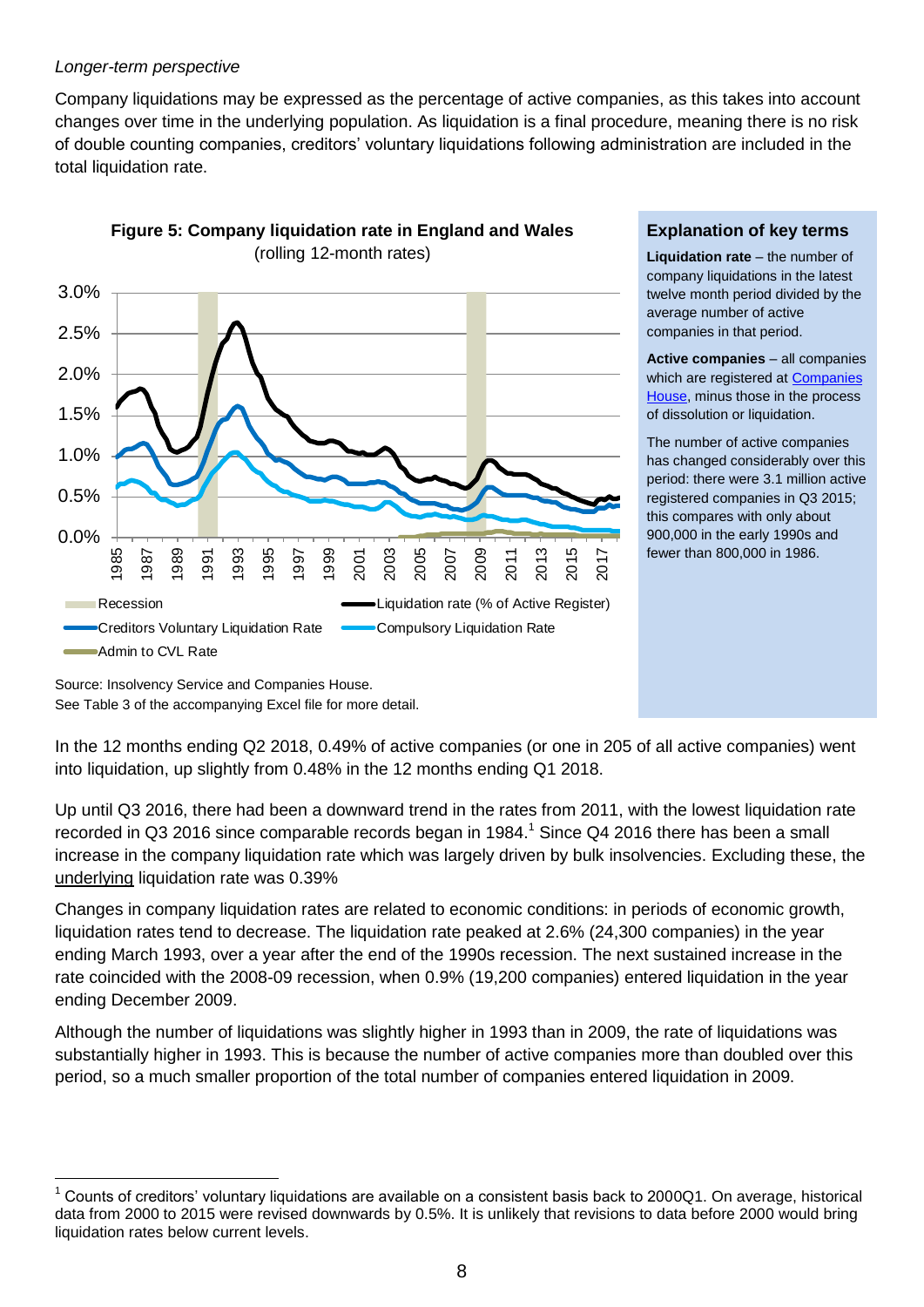### **2.2 Administrations, company voluntary arrangements, and receiverships**

These statistics relate to other types of company insolvency, where the objective is the rescue of the business rather than its winding up.



**Figure 6: Other company insolvencies in England and Wales** 

Source: Companies House.

 $1$  Administrations are seasonally adjusted; receiverships and company voluntary arrangements are not seasonally adjusted as the data do not exhibit regular patterns.

See Table 1a of the accompanying Excel file for more detail.

#### **Explanation of key terms**

**Administration** is when a licensed insolvency practitioner, 'the administrator', is appointed to manage a company's affairs, business and property for the benefit of the creditors. The objective of administration is the rescue of the company as a going concern, or if this is not possible then to obtain a better result for creditors than would be likely if the company were to be wound up.

#### **Company voluntary**

**arrangements** (CVAs) are also designed as a mechanism for business rescue. They are a voluntary means of repaying creditors some or all of what they are owed. Once approved by 75% or more of creditors, the arrangement is binding on all creditors. CVAs are supervised by licensed insolvency practitioners.

#### **Administrative receivership** is where a creditor with a floating charge (often a bank) appoints a licensed insolvency practitioner to recover the money it is owed. Before 2000, receivership appointments also include other, non-insolvency, procedures, for example under the Law of Property Act 1925.

In Q2 2018 there were 341 administrations, 6.6% lower than in Q1 2018 but 4.0% higher than the same period in 2017. The trend has been broadly stable since Q2 2014.ranging from a high of 387 to a low of 305.

There were 94 company voluntary arrangements (CVAs) in Q2 2018, 7.8% lower than the previous quarter but 10.6% higher than Q2 2017, It should be noted that, because numbers of CVAs are low, any small changes will result in large percentage changes, and the latest statistics are in line with the trend observed since Q1 2015.

In Q2 2018 there were no administrative receiverships. Since 2012 there have tended to be fewer than 10 cases per quarter. This because use of this procedure is restricted to certain types of company or to floating charges created before September 2003. Again, any small changes will result in large percentage changes.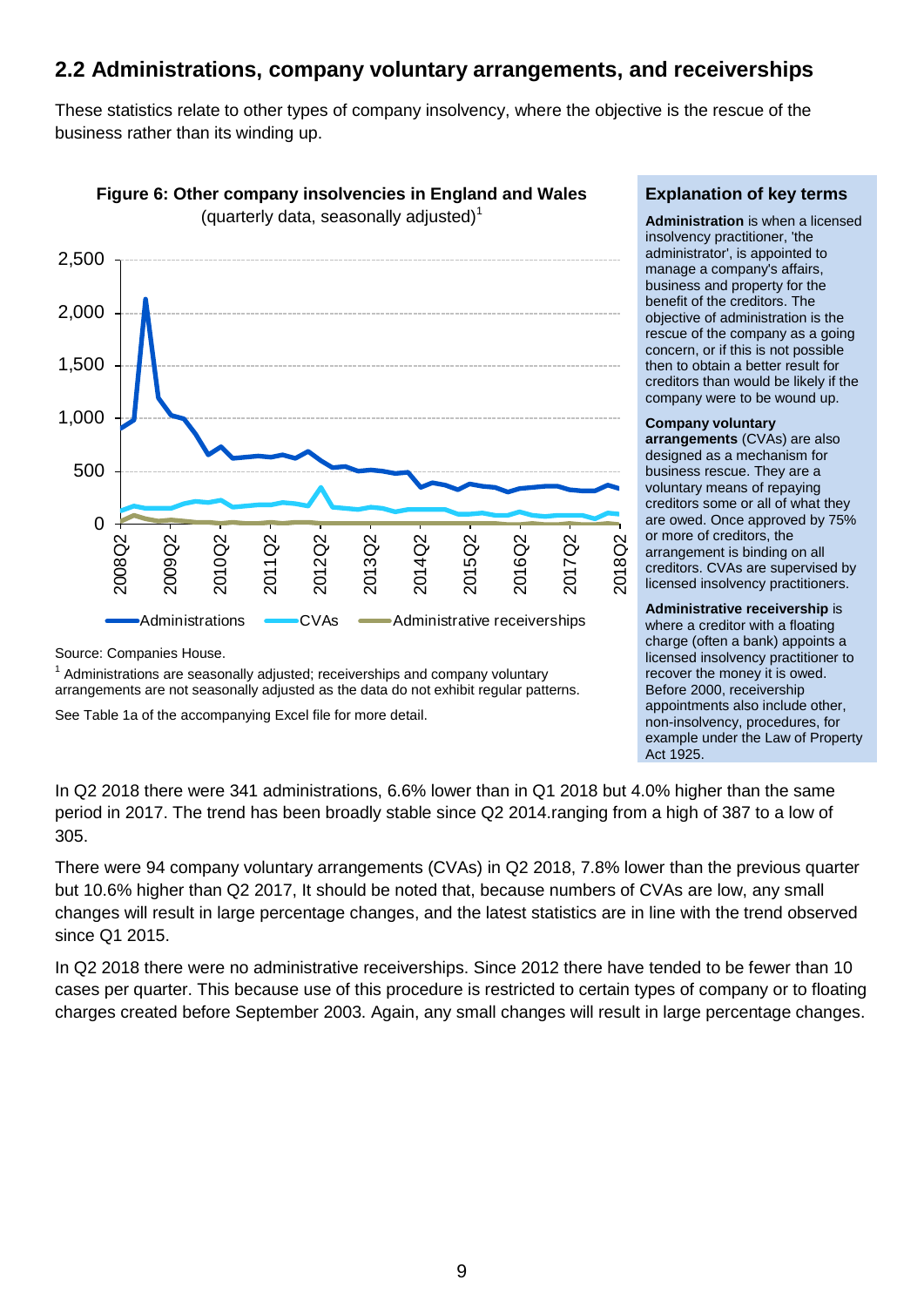## **2.3 Total new company insolvencies by industry**

Excluding bulk insolvencies, in the twelve months ending Q2 2018, the highest number of new company insolvencies was in the construction industry with 2,764 underlying insolvencies – up 2.9% from the 12 months ending Q1 2018.

The second highest underlying number of new company insolvencies was the wholesale and retail trade; repair of vehicles industrial grouping with 2,197 new company insolvencies in the 12 months ending Q2 2018, which was down 3.8% compared to the 12 months ending Q1 2018.

Bulk insolvencies have had the greatest effect on the transportation and storage grouping and administrative and support services industries. In the 12 months ending Q2 2018, bulk insolvencies accounted for 77% and 43% of their respective totals.

#### **Figure 7: Total new company insolvencies in England and Wales by broad industry grouping, 12 months ending Q2 2018**



Bulk Insolvencies

Source: Insolvency Service and Companies House.

These statistics provide a breakdown of company insolvencies by industry, using the Standard Industrial Classification 2007 (SIC2007) – a harmonised set of industry classifications used in other UK Official Statistics and internationally. The Excel file which accompanies this release contains equivalent data broken down by type of company insolvency, and for trading-related bankruptcies, in England and Wales. It also includes industry breakdowns for company insolvencies in Scotland.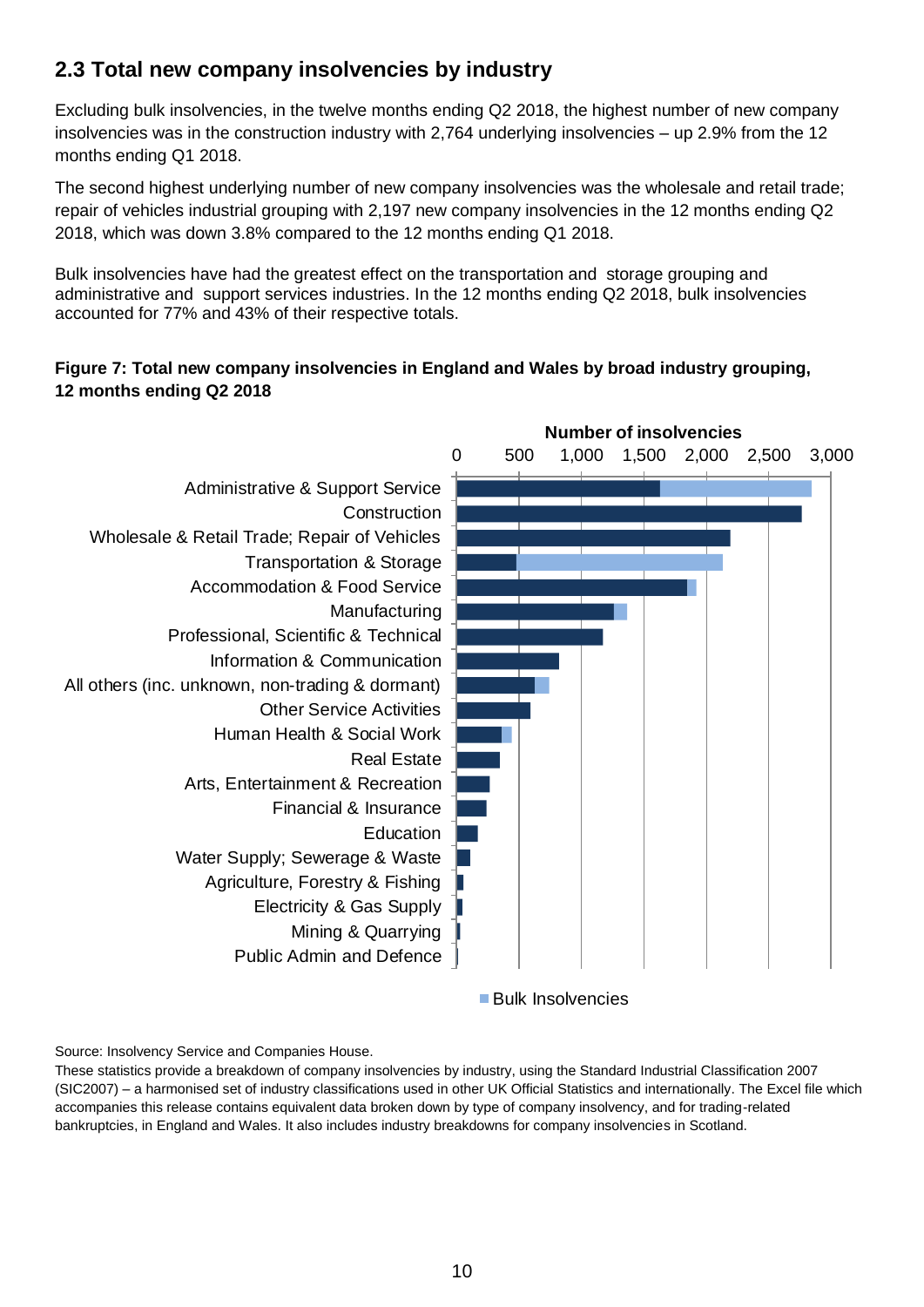# **3 Individual insolvency in England and Wales**

These statistics relate to **people**, rather than companies, who have had problems with debt and have entered a formal insolvency procedure. There are other, informal, means for individuals to deal with their debts, for example debt management plans, but no official statistics are collected regarding these.



## **3.1 Bankruptcies, debt relief orders and individual voluntary arrangements**

Source: Insolvency Service.

 $1$  Total individual insolvencies for Q2 2009 onwards include Debt Relief Orders, which were introduced on 6 April 2009.

See Table 4a of the accompanying Excel file for more detail.

#### **Explanation of key terms**

**Bankruptcy orders** – a form of debt relief available for anyone who is unable to pay their debts. Assets owned will vest in a trustee in bankruptcy who will sell them and distribute the proceeds to creditors. Discharge from debts usually takes place 12 months after the bankruptcy order is granted.

**Debt relief orders** (DROs) – a form of debt relief available to those who have a low income, low assets and less than £20,000 of debt (£15,000 before October 2015). There is no distribution to creditors, and discharge from debts takes place 12 months after the DRO is granted. DROs were introduced in April 2009.

#### **Individual voluntary**

**arrangements** (IVAs) – a voluntary means of repaying creditors some or all of what they are owed. Once approved by 75% or more of creditors, the arrangement is binding on all. IVAs are supervised by licensed Insolvency Practitioners.

All individuals entering these procedures are listed on the [Individual Insolvency Register,](https://www.gov.uk/search-bankruptcy-insolvency-register) and remain on the list until three months after their insolvency ends.

There were 28,951 individual insolvencies in England and Wales in Q1 2018, the highest quarterly total since Q1 2012. There were 4,043 bankruptcies (14% of total insolvencies), 6,921 debt relief orders (DROs, 24% of the total), and 17,987 individual voluntary arrangements (IVAs, 62% of the total).

Individual insolvencies increased 4.4% compared with the previous quarter. This was mainly driven by an increase in IVAs, which rose by 5.7% reaching the highest quarterly level of IVAs since their introduction in 1987. In the last quarter DROs also rose by 5.4% compared with Q1 2018 while bankruptcies fell by 2.6%.

Year on year, individual insolvencies increased 27.3% compared with Q2 2017, though it should be noted the Q2 2017 was the lowest quarter in the last two years. IVAs rose by 39.2%, bankruptcies by 7.2% and DROs by 14.3% from the same period last year. Since Q2 2015 there has been a general increasing trend in IVA registrations, while DROs rose for the fourth consecutive quarter.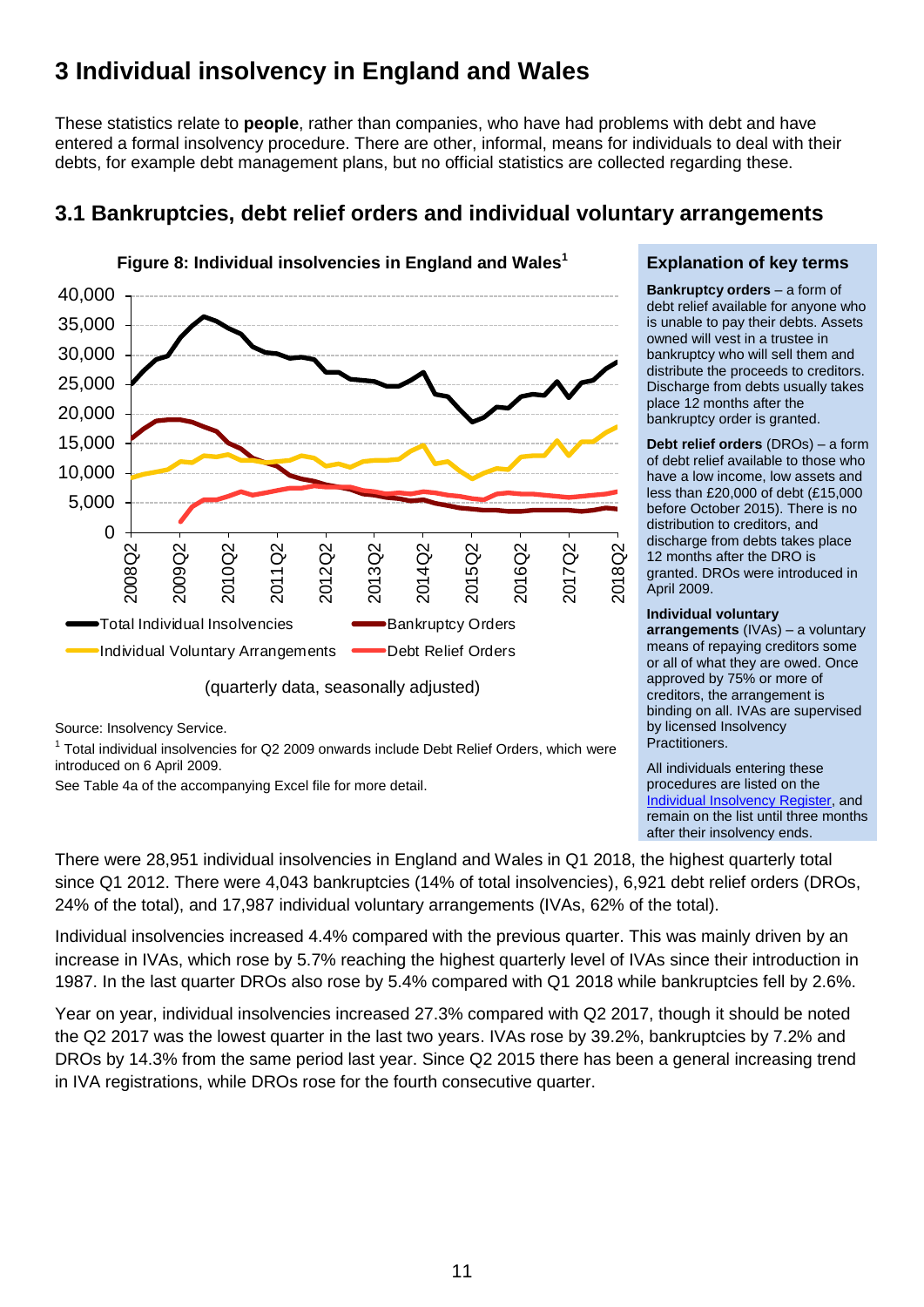#### *Longer-term perspective*

Individual insolvencies can be expressed as a percentage of the adult population, as this takes into account changes over time in the underlying population. In this section, rolling 12-month total individual insolvencies are compared with the estimated adult (18+) population of England and Wales.



#### **Explanation of key terms**

**Insolvency rate** –the total number of bankruptcies, IVAs and DROs in the latest twelve month period, divided by the average estimated adult (18+) population of England and Wales.

Bankruptcy, IVA and DRO rates are calculated in the same way.

Source: Insolvency Service, Office for National Statistics. See Table 5 of the accompanying Excel file for more detail.

In the 12 months ending Q2 2018, 1 in 433 adults entered insolvency (23.1 insolvencies per 10,000 adults). This was up from 21.8 insolvencies per 10,000 adults in the twelve months ending Q1 2018 and the highest level since Q2 2013.

On a rolling 12-month basis, the IVA rate increased for the ninth consecutive rolling 12-month period and reached the highest level recorded at 14.1 per 10,000 adults. The bankruptcy and DRO rate has been broadly stable since Q1 2016.

The individual insolvency rate is related to levels of household debt, and economic growth. The current individual insolvency rate remains elevated compared with rates of less than 10 per 10,000 adults before 2004. In the early- to mid-2000s, there was a large expansion of credit which coincided with a large increase in the individual insolvency rate.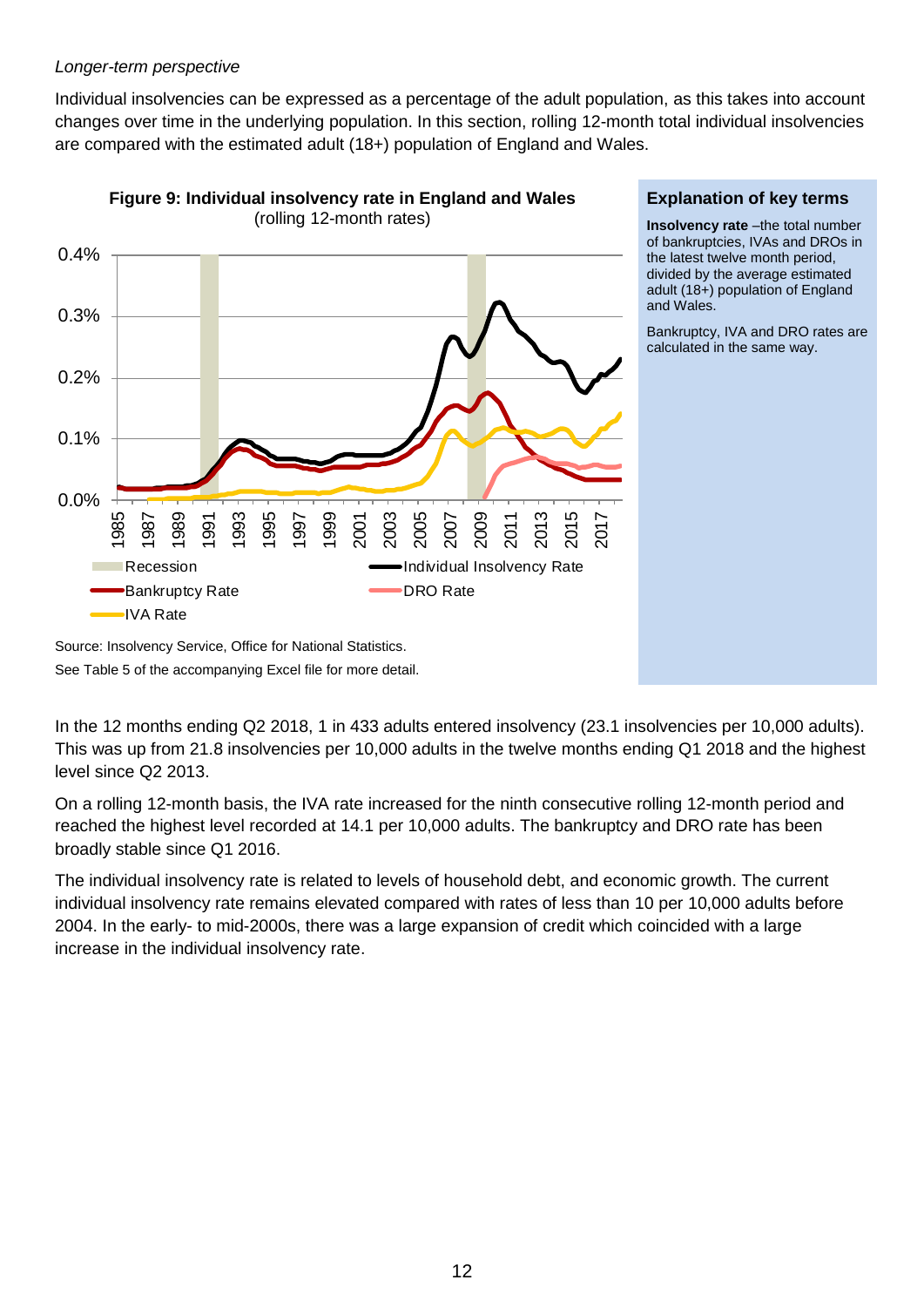### **3.2 Characteristics of bankruptcies**





Source: Insolvency Service.

See Table 6a of the accompanying Excel file for more detail.

#### **Explanation of key terms**

**Debtor application** – where the individual is unable to pay their debts, and applies online to make themselves bankrupt.

**Creditor petition** – if a creditor is owed £5,000 or more (£750 before October 2015), they can apply to the court to make an individual bankrupt.

Not all petitions to court result in a bankruptcy order. These statistics relate to petitions where a court order was made as a result.

The [Ministry of Justice](https://www.gov.uk/government/collections/civil-justice-statistics-quarterly) publishes quarterly National Statistics on the total number of bankruptcy petitions presented to court in England and Wales.

For any particular quarter, seasonally adjusted figures for creditor and debtor petition bankruptcies will not sum to the seasonally adjusted figure for total bankruptcies. This is because they have been adjusted separately using different models. Over a calendar year, the totals will match because of the model chosen.

In Q2 2018, 3,138 bankruptcies were made on the application of the debtor, which was 1.7% lower than the previous quarter but 7.5% higher than the same quarter in 2017. From 6 April 2016 there was [a change to](https://www.gov.uk/government/news/changes-to-the-bankruptcy-application-process-what-you-need-to-know)  [the process for people making themselves bankrupt,](https://www.gov.uk/government/news/changes-to-the-bankruptcy-application-process-what-you-need-to-know) which has removed the courts from the process. Applications must be submitted online via the central UK Government website, [https://www.gov.uk/,](https://www.gov.uk/) to the adjudicator within the Insolvency Service. The process also allows the costs of the application to be made by instalments.

There were 925 creditor petition bankruptcies in Q2 2018, which was 0.4% lower than the previous quarter but 11.7% higher than the same quarter in 2017. In 2015 there was [a change in the minimum debt a](https://www.gov.uk/government/news/more-help-for-people-with-personal-problem-debt)  [creditor must be owed to make someone bankrupt,](https://www.gov.uk/government/news/more-help-for-people-with-personal-problem-debt) which increased from £750 to £5,000 for petitions presented from 1 October 2015. This change has led to a decrease in the number of creditor petition bankruptcies.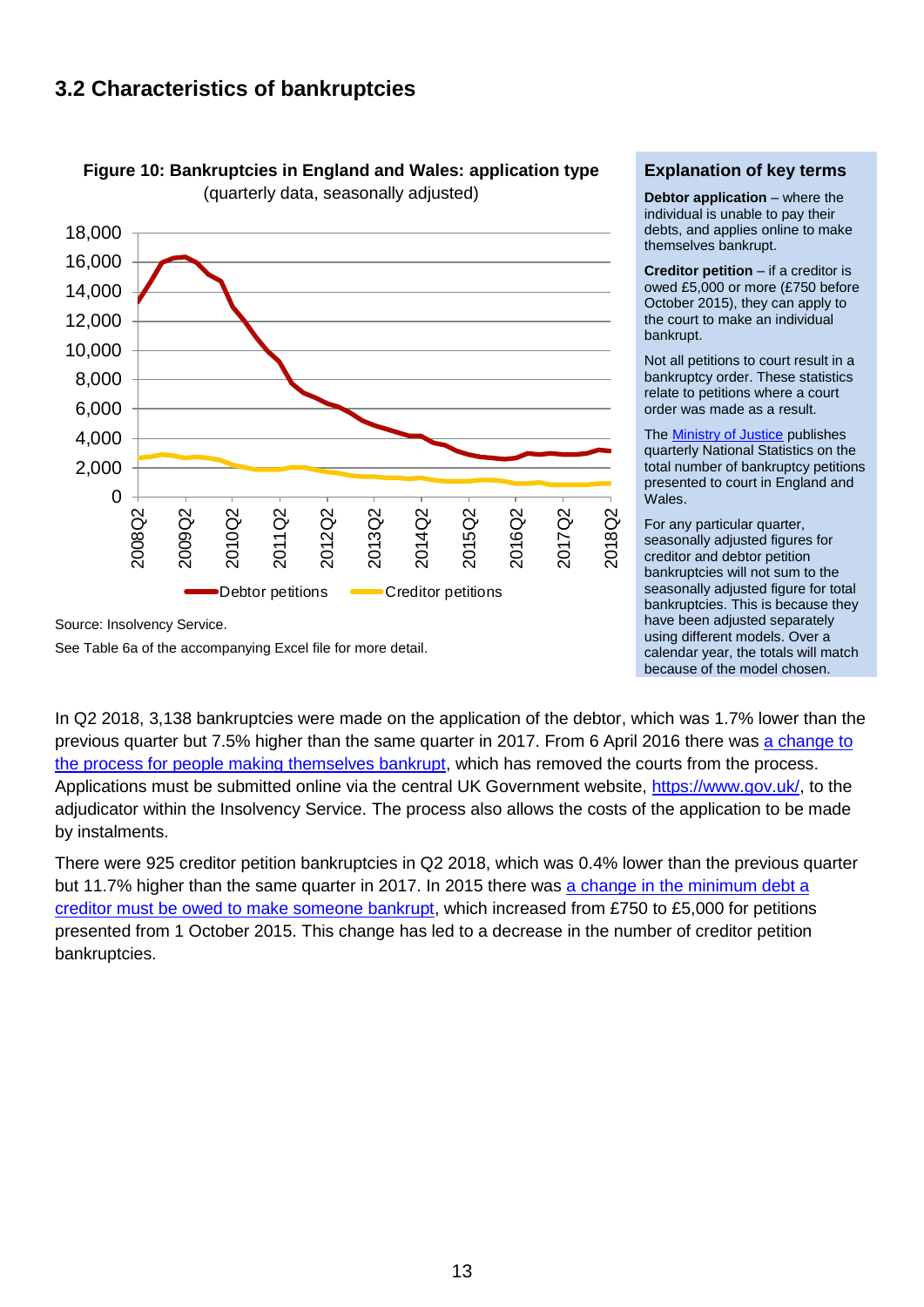

**Figure 11: Bankruptcies in England and Wales: trading status**  (quarterly data, seasonally adjusted)

Source: Insolvency Service.

See Table 7a of the accompanying Excel file for more detail.

#### **Explanation of key terms**

**Self-employed** – individuals who have entered bankruptcy, and who have identified themselves as being self-employed.

**Other individuals** – those who were not self-employed at the point at which they became bankrupt, or where this information is unknown.

Changes have been made to the part of the database used to capture information on trading status and industry codes. This is shown by the vertical line in the graph.

The breakdown by trading status from Q4 2006 should not therefore be considered to be entirely consistent with that for the period before this quarter.

For any particular quarter, seasonally adjusted figures for self employed and other bankruptcies will not sum to the seasonally adjusted figure for total bankruptcies. This is because they have been adjusted separately using different models. Over a calendar year, the totals will match because of the model chosen.

These statistics are presented with a lag of one quarter on most other statistics in this release, because it can take a number of weeks for trading status to be recorded following the date of the bankruptcy order.

In Q1 2018, there were 943 bankruptcies where the individual was self-employed, which was 7.1% higher than Q4 2017 and 6.3% higher than Q1 2017. This has been largely flat since Q2 2015.

There were 3,309 bankruptcies among other individuals, an increase of 11.8% compared with the previous quarter and 10.3% higher than the same quarter the previous year.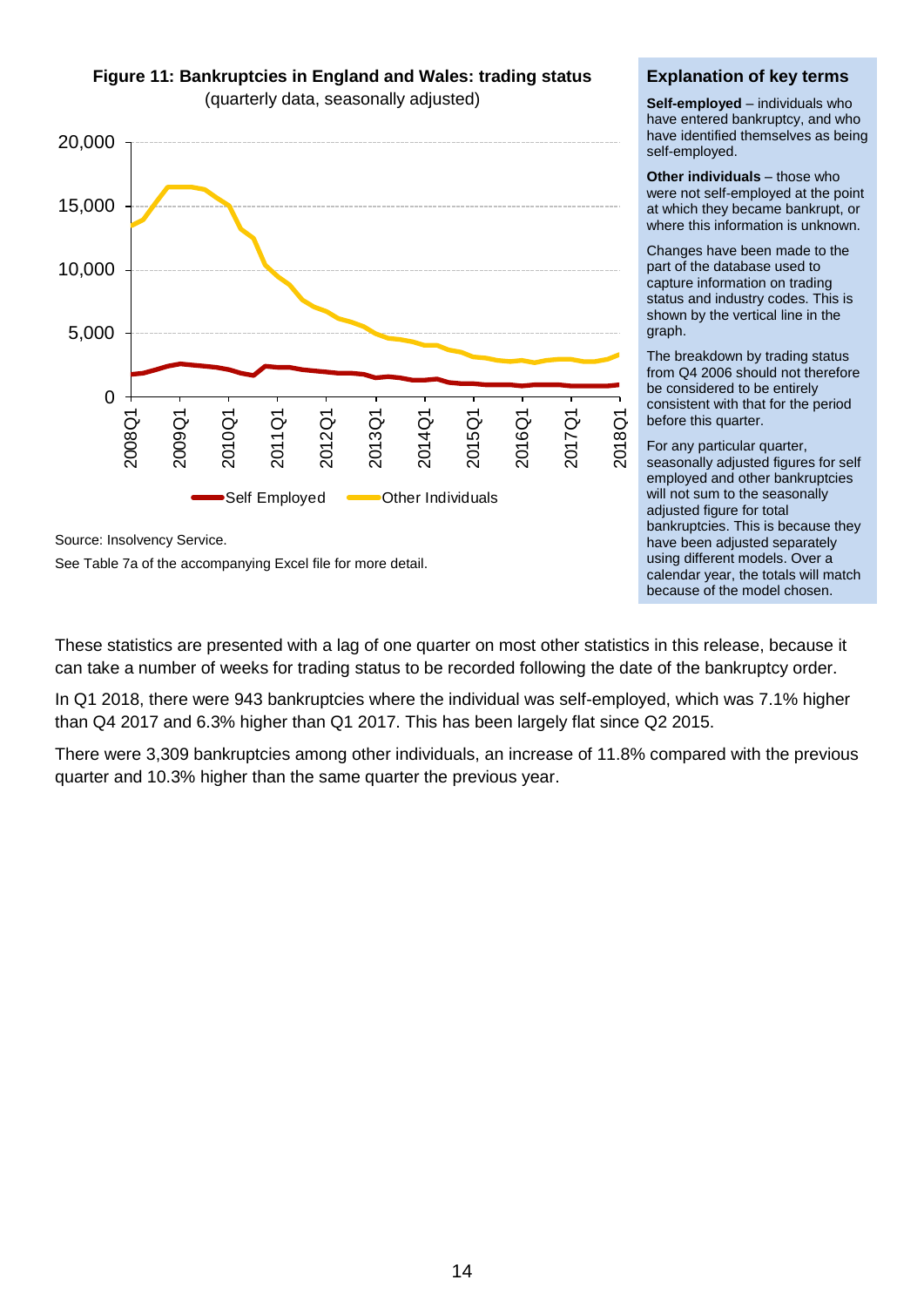0 5 10 15 20 25 30 2007Q4 2008Q4 2009Q4 2010Q4 2011Q4 2012Q4 2013Q4 2014Q4 2015Q4 2016Q4 2017Q4 IPO/A percentage

#### **Figure 12: Percentage of bankruptcies in England and Wales resulting in income payment agreements / orders**

(quarterly data, seasonally adjusted)

#### **Explanation of key terms**

Bankrupts who can make reasonable contributions to their debts are required to do so under an **income payments agreement** (IPA).

If they do not agree, the official receiver or trustee in the bankruptcy will apply to court for an **income payments order** (IPO).

IPA or IPO payments come from surplus income – money left over from income after reasonable living expenses have been deducted.

An IPA or IPO will normally be payable for 36 months.

Source: Insolvency Service.

See Table 8a of the accompanying Excel file for more detail.

These statistics are presented with a lag of two quarters on most other statistics in this release, because it can take a number of months for income payment agreements (IPAs) or income payment orders (IPOs) to be made, following the date of the bankruptcy order.

In Q4 2017, 701 bankruptcy orders made resulted in an IPA or IPO (18.4%), which was an increase of 7.3% compared with Q3 2017 and continues the broadly flat trend.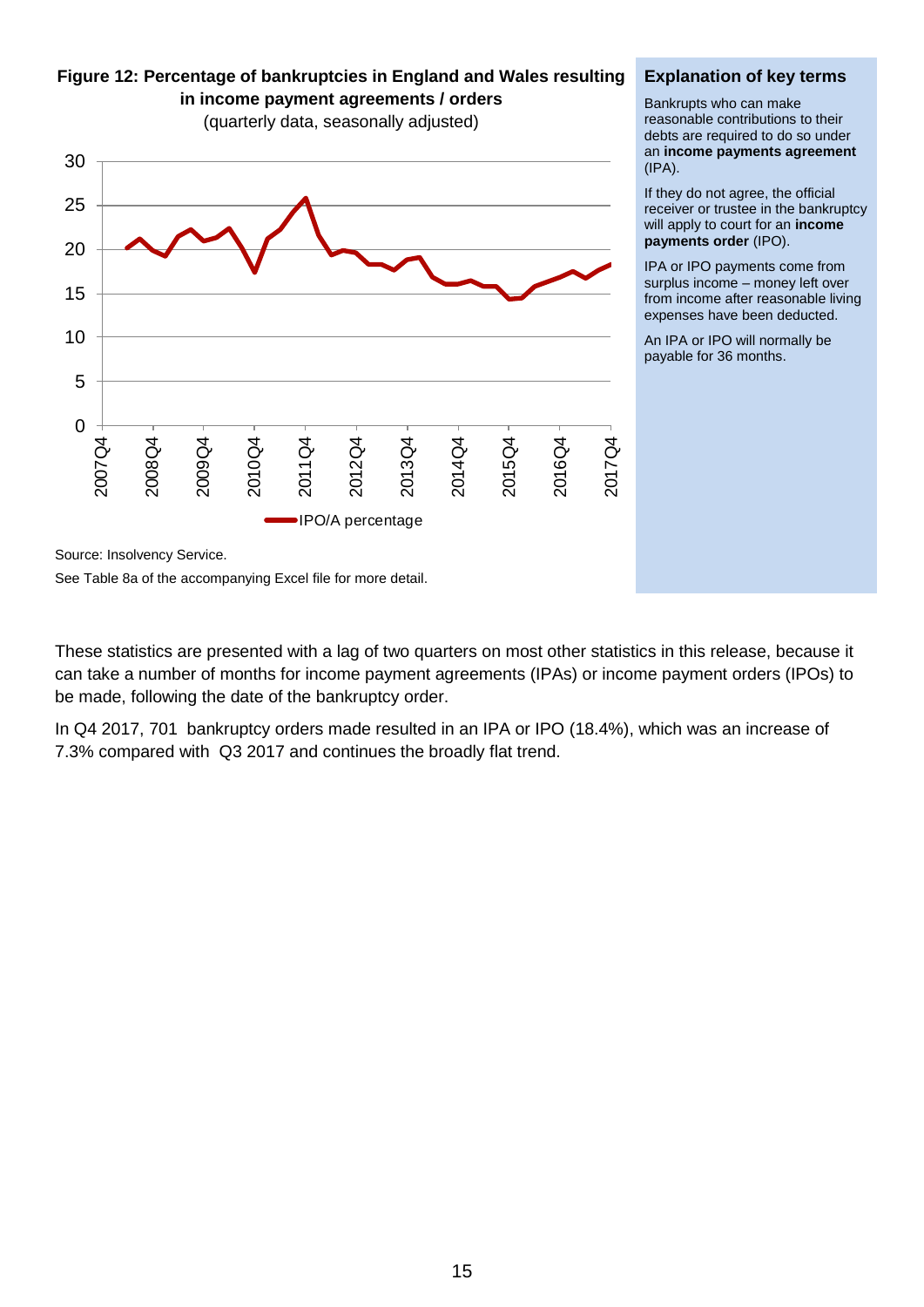# **4 Insolvency in Scotland**

## **4.1 Company insolvency**

Company insolvency in Scotland is governed by broadly the same legislation as for England and Wales; however, the development of policy on and the recording of information about liquidations and receiverships is devolved to the Scottish Government, so figures are presented separately.



**Figure 13: Company insolvencies in Scotland** 

#### **Explanation of key terms**

See section 2 (company insolvency in England and Wales) for further information.

The Excel file which accompanies this release additionally contains statistics on the number of administrations, receiverships and CVAs in Scotland.

#### The [Accountant in Bankruptcy](http://www.aib.gov.uk/)

(AiB), Scotland's Insolvency Service, publishes quarterly Official Statistics on company liquidations. These are based on AiB's administrative records, and are not coherent with these statistics, which are based on data from Companies House.

See Table 9 of the accompanying Excel file for more detail.

In Q2 2018, there were 266 total company insolvencies, an increase of 18.2% compared to Q2 2017. Of these, 248 were company liquidations, a 26.5% increase on the same quarter of 2017.

In Q2 2018, there were 155 compulsory liquidations, a 31.4% increase since Q2 2017.

The majority of company liquidations in Scotland are compulsory liquidations. This is in contrast to England and Wales, where the number of creditors' voluntary liquidations (CVLs) account for the majority of company liquidations. This difference may be because in England and Wales, the Insolvency Service manages the initial stage of case administration for all compulsory liquidations, for which a fee is charged.

There were 93 CVLs in Q2 2018. The number of CVLs has remained largely stable, varying between 48 and 93 cases in each quarter since 2010.

There were 14 administrations in Q2 2018, one company voluntary arrangement and three receivership appointments during this period.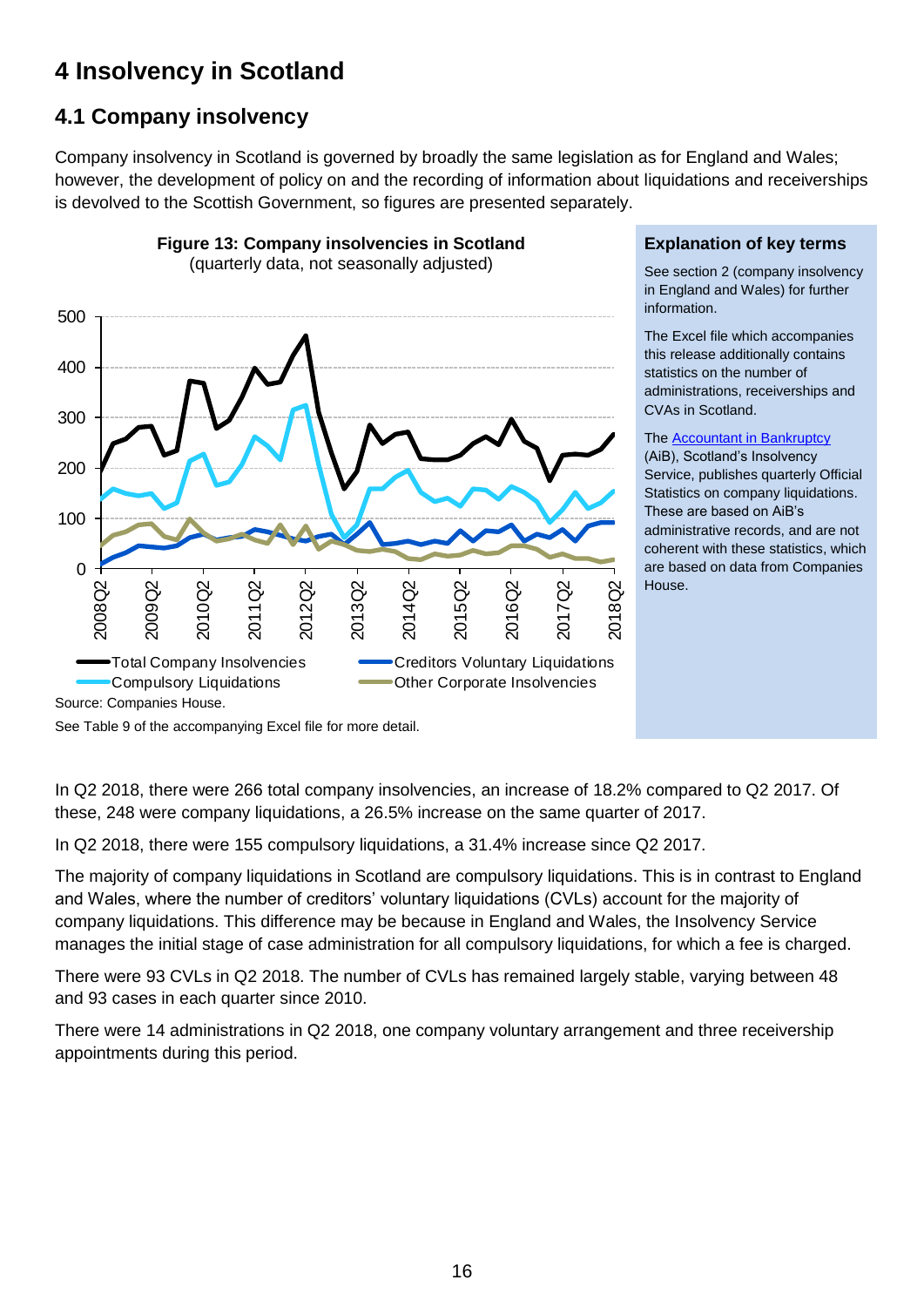## **4.2 Individual insolvency**

Legislation relating to individual insolvency in Scotland is devolved. The [Accountant in Bankruptcy,](http://www.aib.gov.uk/) Scotland's Insolvency Service, administers individual insolvency in Scotland.



**Figure 14: Individual insolvencies in Scotland** 

#### **Explanation of key terms**

**Sequestration** fulfils much the same role as bankruptcy in England and Wales.

In April 2008, the law was changed to offer a new route into sequestration for individuals with **low income and low assets** (LILA), which resulted in a large increase in the number of sequestrations in Scotland.

In April 2015, the Minimal Asset Process replaced LILA, and other changes affected sequestrations, resulting in a large decrease.

**Protected trust deeds** are voluntary arrangements in Scotland and fulfil much the same role as IVAs in England and Wales. However there are differences in the way they are set up and administered, meaning the figures shown here are not consistent with those provided for England and Wales or Northern Ireland.

These statistics do not include debt payment programmes under the [debt arrangement scheme,](http://www.dasscotland.gov.uk/home) which are not formal insolvencies.

Source: [Accountant in Bankruptcy \(AiB\).](https://www.aib.gov.uk/about-aib/statistics-data/quarterly-reports)

The sequestration figures include LILA (Low Income, Low Assets) cases from 1 April 2008, and MAP (Minimal Asset Process) cases from 1 April 2015.

See Table 11 of the accompanying Excel file for more detail.

In Q2 2018, there were 3,208 individual insolvencies in Scotland, which was 11.8% higher than in Q1 2018.

There were 1,236 sequestrations in Q2 2018, a decrease of 6.5% compared to Q2 2017. Of these, 536 people went into sequestration via the Minimal Asset Process route.

In Q2 2018, there were 1,972 Protected Trust Deeds (PTDs), an increase of 27.5% compared with Q2 2017.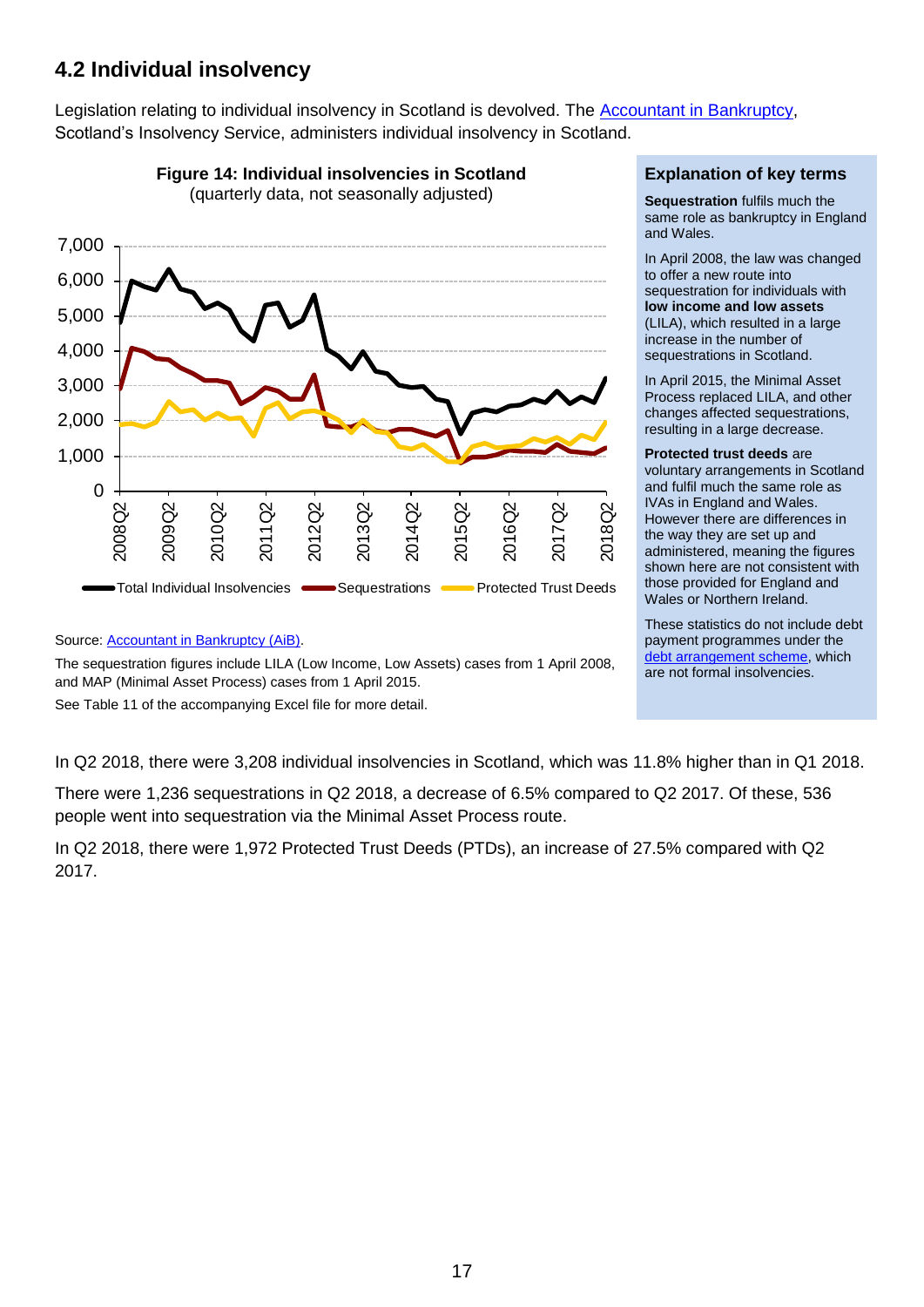# **5 Insolvency in Northern Ireland**

## **5.1 Company insolvency**

Company insolvency in Northern Ireland is governed by separate, but broadly similar, legislation to England and Wales, and so figures are presented separately.



See Table 12 of the accompanying Excel file for more detail.

There were 125 company insolvencies in Northern Ireland in Q2 2018, 108.3% higher than the same quarter in 2017. Of these, 81 were compulsory liquidations (up from 35 in Q2 2017), and 30 were creditors' voluntary liquidations (CVLs, up from 19 in Q2 2017). There were two administrations, 12 company voluntary arrangements and no administrative receiverships in Q2 2018.

#### **Explanation of key terms**

See section 2 (company insolvency in England and Wales) for further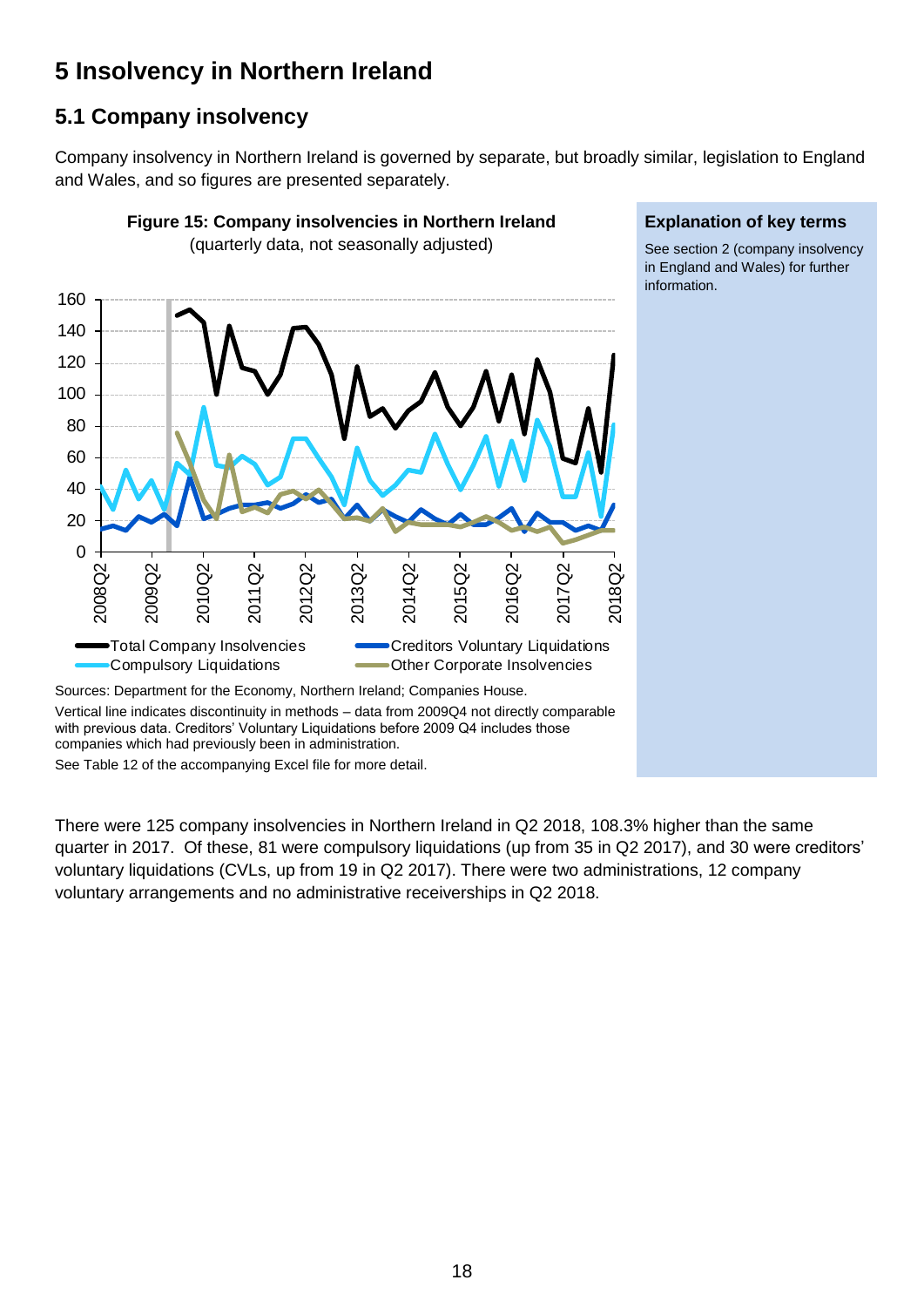## **5.2 Individual insolvency**

Individual insolvency in Northern Ireland is governed by separate, but broadly similar, legislation to England and Wales, and so figures are presented separately.



**Figure 16: Individual insolvencies in Northern Ireland**  (quarterly data, not seasonally adjusted)

#### **Explanation of key terms**

**Bankruptcy orders** – a form of debt relief available for anyone who is unable to pay their debts. Assets owned will vest in a trustee in bankruptcy who will sell them and distribute the proceeds to creditors. Discharge from debts usually takes places 12 months after the bankruptcy order is granted.

**Debt relief orders** (DROs) – a form of debt relief available to those who have a low income, low assets and less than £20,000 of debt. There is no distribution to creditors, and discharge from debts takes place 12 months after the DRO is granted. DROs were introduced in June 2011.

#### **Individual voluntary**

**arrangements** (IVAs) – a voluntary means of repaying creditors some or all of what they are owed. Once approved by 75% or more of creditors, the arrangement is binding on all. IVAs are supervised by licensed Insolvency Practitioners.

Source: Department for the Economy, Northern Ireland.

See Table 14 of the accompanying Excel file for more detail.

There were 645 individual insolvencies in Northern Ireland in Q2 2018, a decrease of 23.3% compared with the same quarter in 2017.

In Q2 2018 there were 190 bankruptcies, down 8.7% on the same quarter last year. This change coincided with a change in the minimum debt a creditor must be owed to make someone bankrupt, which increased from £750 to £5,000 for petitions presented from 30 November 2016.

There were 354 IVAs, a decrease of 24.0% on the same quarter last year.

There were 101 DROs, down 39.5% on the same quarter last year. A change to eligibility criteria was introduced on 30 November 2016 with DROs becoming available to people with up to £20,000 debt (up from £15,000) and £1,000 assets (up from £300).

Though the graph highlights changes, it should be noted that the volatility in the data is because the numbers of insolvencies are low, so any small changes will result in large percentage changes.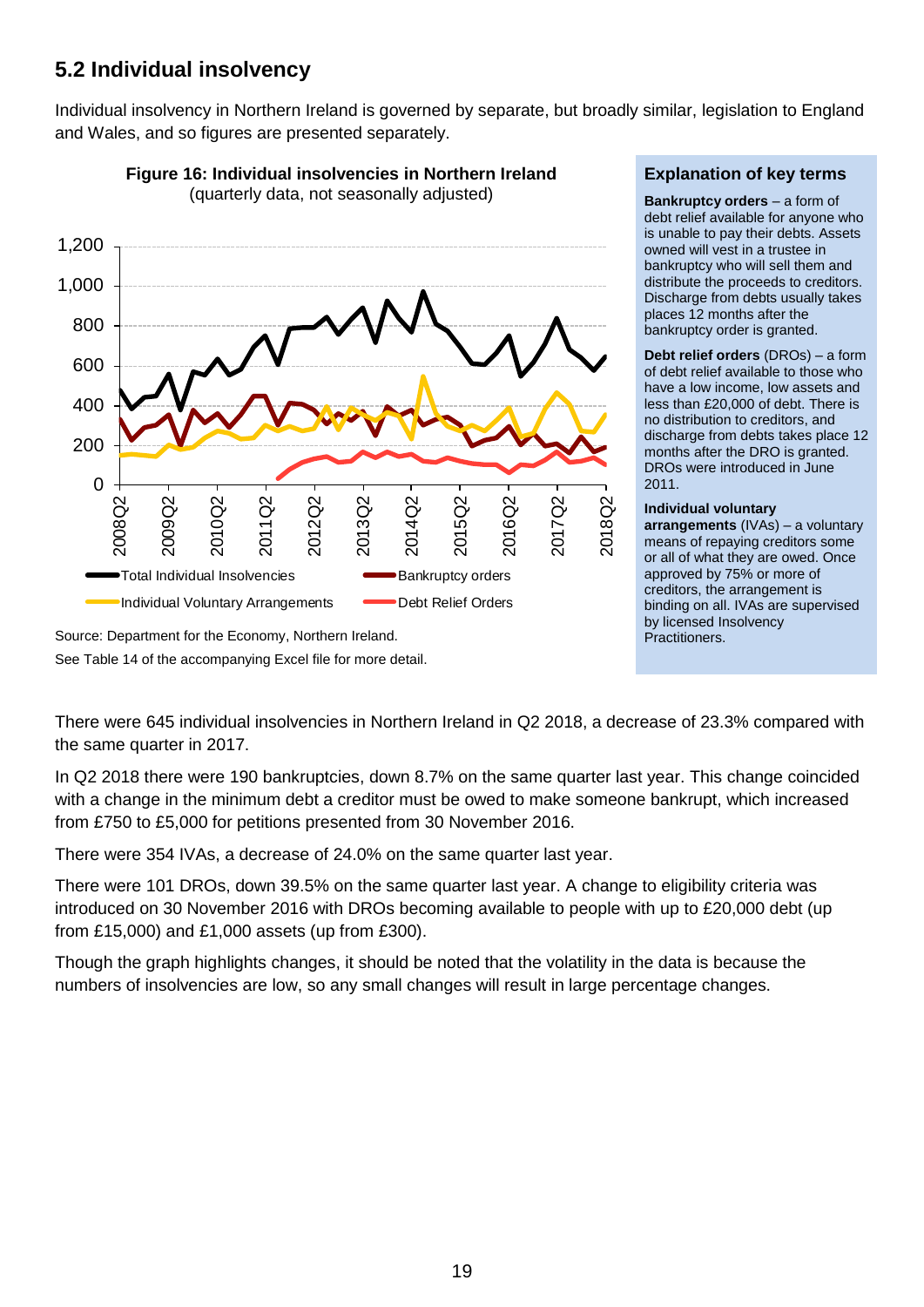# **6 Background notes**

Further information can be found in the [Guide to Insolvency Statistics,](https://www.gov.uk/government/collections/insolvency-service-official-statistics) including high-level descriptions of the types of insolvency which apply to companies and people; the data recorded and any associated data quality issues; and legislation coming into effect in the period covered by the statistics, which may affect comparisons over time.

### **Data sources and methodology**

More details may be found in Insolvency Statistics Methodology, the Statement of Administrative Sources, the Revisions Policy, and Data Quality Assurance and Audit Arrangements, on the [policy and procedures](https://www.gov.uk/government/publications/insolvency-statistics-policy-and-procedures) section of the Insolvency Service website.

#### **Data sources**

The statistics for England and Wales are derived from administrative records of the Insolvency Service and Companies House, both of which are Executive Agencies of the Department for Business, Energy and Industrial Strategy (BEIS). For Scotland, the company insolvency statistics are derived from administrative records at Companies House, while figures for individual insolvencies in Scotland are sourced from the Office of the Accountant in Bankruptcy (AiB). The Northern Ireland statistics are derived from administrative records of the Department for the Economy's Insolvency Service and from Companies House. The adult (18+) population data for England and Wales (used in the calculation of individual insolvency rates) are created using annual mid-year population estimates and projections by single year of age sourced from the [Office for National Statistics](http://www.ons.gov.uk/ons/taxonomy/index.html?nscl=Population+Estimates)

#### **Methodology**

The statistics are produced via tabulation of raw data collected from the various sources. More information is available in a separate [methodology](https://www.gov.uk/government/publications/insolvency-statistics-policy-and-procedures) document.

The methods used to produce breakdowns by industry are described in more detail in the accompanying Excel file.

Seasonal adjustment is performed on certain data series. The X13-ARIMA-SEATS program (developed by the US Census Bureau) is used for the seasonal adjustment of the *Insolvency Statistics*, this being the recommended program within UK National Statistics. Seasonal adjustment models are reviewed annually: the most recent review was completed in April 2017 with the outcome published on the [policy and](https://www.gov.uk/government/publications/insolvency-statistics-policy-and-procedures)  [procedures](https://www.gov.uk/government/publications/insolvency-statistics-policy-and-procedures) section of the Insolvency Service website.

#### **Revisions**

These statistics are subject to scheduled revisions, as set out in the published [revisions policy.](https://www.gov.uk/government/publications/insolvency-statistics-policy-and-procedures) Revisions tend to be made as a result of data being entered onto administrative systems after the cut-off date for data being extracted to produce the statistics. Such revisions tend to be small in the context of overall totals; nonetheless all figures in this release that have been revised since the previous edition have been highlighted in the relevant tables.

A new method for producing statistics on company insolvencies was introduced in April 2018. A revised historical time series using the new method was provided back to 2000Q1 for England and Wales, and for Scotland. For Northern Ireland, the data required were only available back to 2009Q4. However, it should also be noted that because the statistics for 2000 to 2015 were sourced from a live database, which includes subsequent corrections, they may not exactly reflect the original numbers of new cases that would have been reported at the time.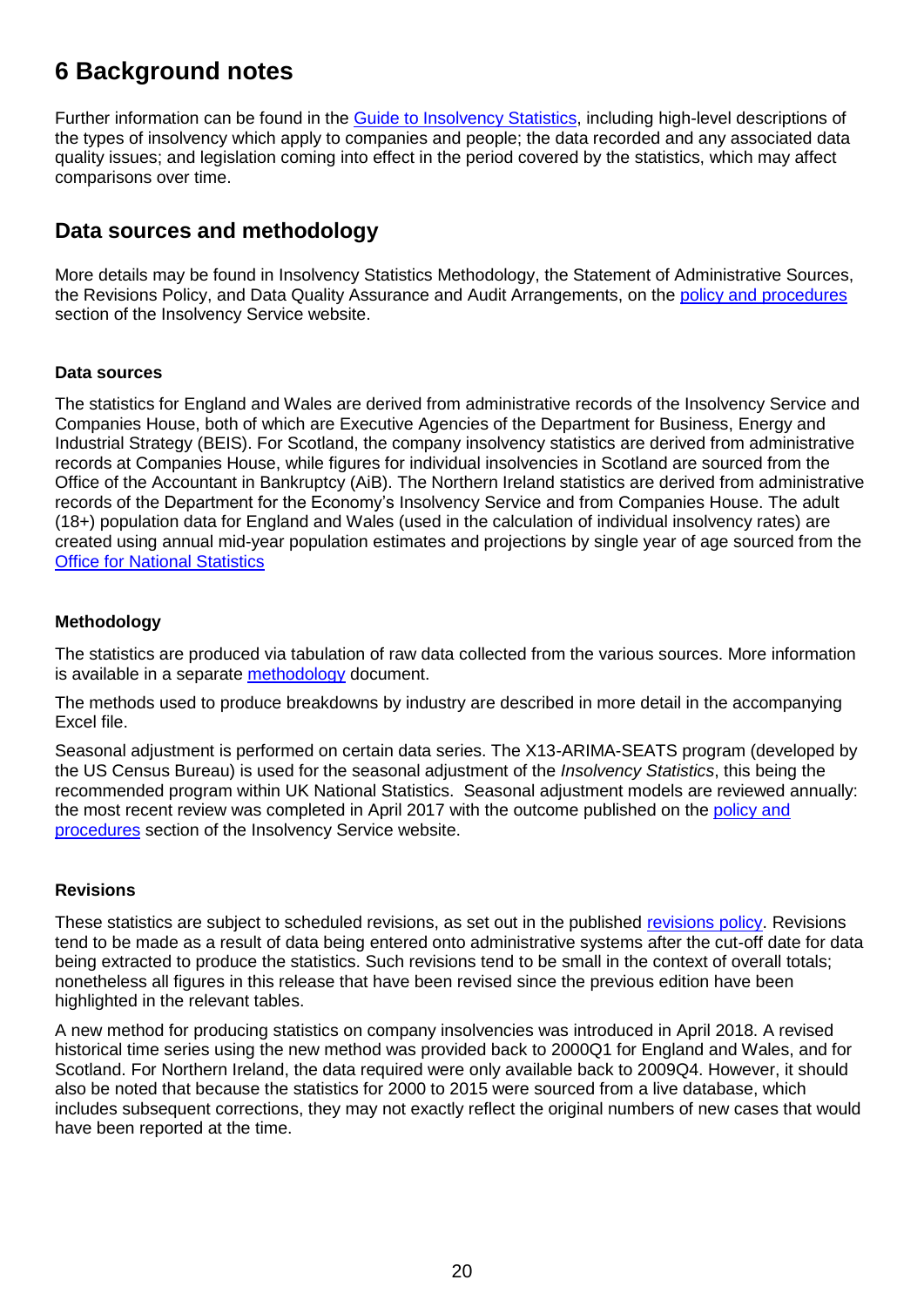## **Quality**

This section provides information on the quality of the *Insolvency Statistics*, to enable users to judge whether or not the data are of sufficient quality for their intended use. The section is structured in terms of the six quality dimensions of the [European Statistical System.](http://www.statistics.gr/portal/page/portal/ESYE/BUCKET/General/code_of_practice_en.pdf) Further information can be found in the [statement on quality strategy, principles and processes,](https://www.gov.uk/government/publications/insolvency-statistics-policy-and-procedures) which cover all Official Statistics outputs from the Insolvency Service.

#### **Relevance** *(the degree to which the statistical product meets user needs for both coverage and content)*

The *Insolvency Statistics* are the most comprehensive record of the number of corporate and individual insolvencies in England and Wales. They include all formal types of insolvency procedure currently available. Insolvencies in Scotland and Northern Ireland are also included, but are shown separately as they are covered by separate legislation. There are some differences in definition, and policy responsibility for them lies within the devolved administrations. The Statistics Release itself covers the most recent 10 years of annual and quarterly figures; while historic data series are also available (back to 1960 in some cases), as are related sets of Official Statistics on insolvency.

Key users of the *Insolvency Statistics* include the Insolvency Service itself, which has policy responsibility for insolvency in England and Wales and for the non-devolved areas within Scotland and Northern Ireland; other government departments; parliament; the insolvency profession; debt advice agencies; media organisations; academics; the financial sector; the business community and the general public. The headline quarterly statistics are widely reported in national, regional and specialist media on the day of release.

The statistical production team welcomes feedback from users of the *Insolvency Statistics* (current contact details are provided at the end of these Notes). More formal engagement with users has recently included a user feedback survey on Insolvency Service Official Statistics, the results of which can be found here:

#### [Summary of User Feedback on Insolvency Statistics](https://www.gov.uk/government/publications/insolvency-service-statistics-user-engagement-feedback)

#### **Accuracy and Completeness** *(including the closeness between an estimated or stated result and the [unknown] true value)*

All formal insolvency procedures entered into by a company, a partnership or an individual are required by law to be reported to the appropriate body, so the statistics should be a complete record of insolvency in the United Kingdom.

Generally speaking, numbers of cases are based on the date it was registered on the administrative recording system, not on the date of the order or agreement of the insolvency procedure. The implication of this is that the published figures will not be influenced by, for example, the late reporting of orders made leading to missing data. The exceptions for England and Wales are: compulsory liquidations and bankruptcy orders after Q2 2011; and debt relief orders. This should be noted when making comparisons of trends over time. Checks are in place to identify and remove duplication of cases, to ensure that returns cover all reporting areas, and to check consistency within tables and between related tables.

#### **Coherence** *(the degree to which data which are derived from different sources or methods, but which refer to the same phenomenon, are similar)*

The Insolvency Service also publishes individual insolvency statistics by location, age and gender, and outcome statistics for individual voluntary arrangements, both as Official Statistics. These report figures on an annual basis, and they differ from the headline quarterly *Insolvency Statistics* in that there are some differences in the case selection criteria and/or the database from which they are sourced; this means that the totals are not identical between different outputs.

[Companies House](http://www.companieshouse.gov.uk/about/businessRegisterStat.shtml) produces quarterly official statistics on company insolvencies registered. These are not consistent with the *Insolvency Statistics*, because of differences in counting rules.

The [Accountant in Bankruptcy](http://www.aib.gov.uk/) (AiB) is required to be notified of all company liquidations and receiverships in Scotland, and publishes quarterly official statistics based on its own administrative records. These differ from the *Insolvency Statistics*, which use data from Companies House as the source. Differences are due to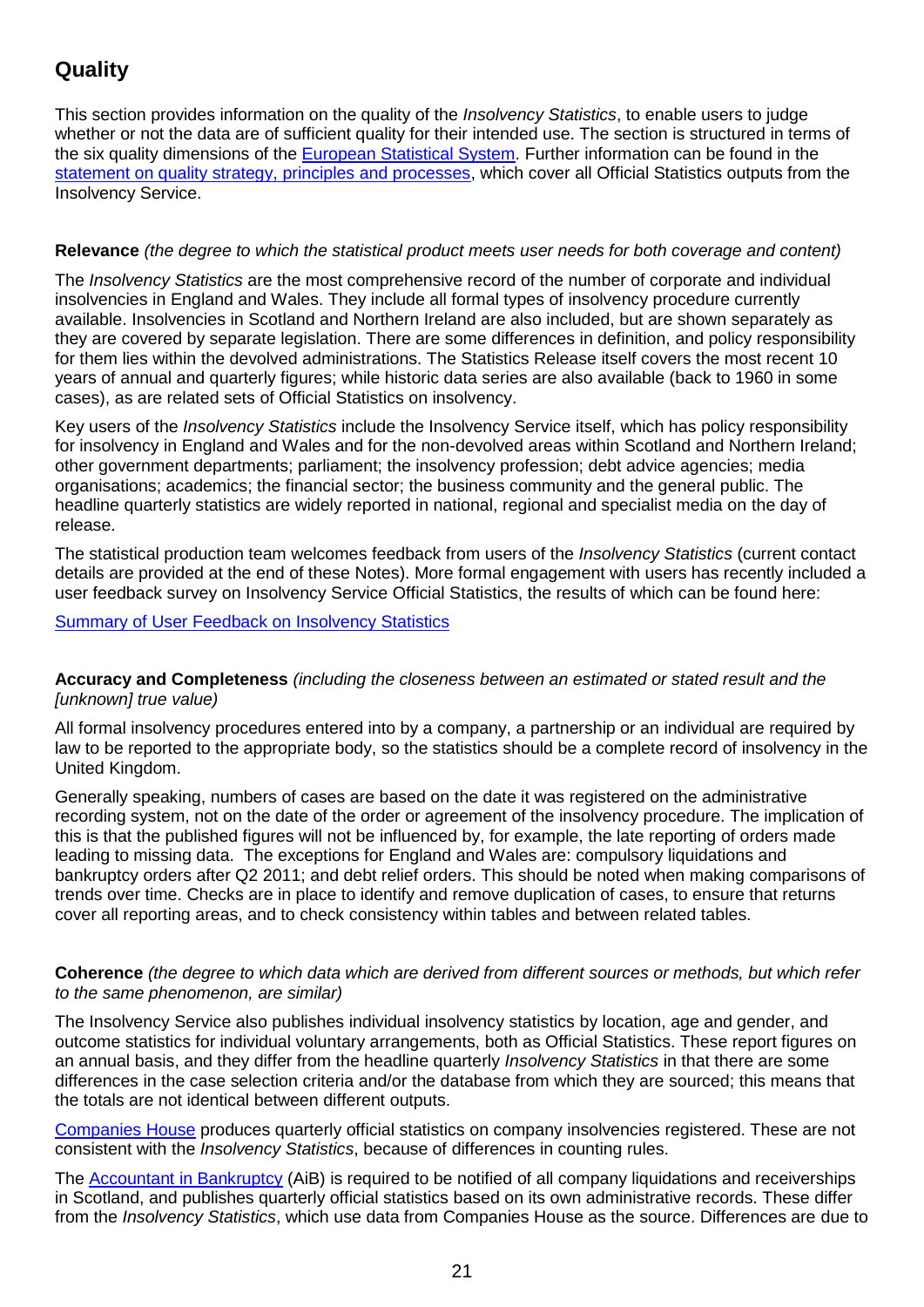the Accountant in Bankruptcy using its own administrative system's date rather than the start date of the insolvency. AiB does not publish information on the number of company voluntary arrangements or administrations, which are a reserved matter for the UK government.

AiB also publishes quarterly statistics on the number of individual insolvencies, which are reproduced in the *Insolvency Statistics*.

The [Office for National Statistics](http://www.ons.gov.uk/ons/index.html) produces annual statistics on business "deaths" in its [Business](http://www.ons.gov.uk/ons/rel/bus-register/business-demography/index.html)  [Demography](http://www.ons.gov.uk/ons/rel/bus-register/business-demography/index.html) publication. These statistics relate to all registered businesses, whereas the *Insolvency Statistics* relate to companies on the Companies House register. Not all business deaths are because of insolvency.

#### **Timeliness and Punctuality** *(Timeliness refers to the elapsed time between publication and the period to which the data refer. Punctuality refers to the time lag between the actual and planned dates of publication.)*

The *Insolvency Statistics* are usually published on the 29th of the month following the end of the quarter being reported on; this is the earliest publication date which ensures receipt of all the data inputs, and allows sufficient time for liaising with data suppliers and completing all the steps between this and compilation of the statistical release in its final form ready for publication. The exception to this is where the 29th falls on a weekend or a Monday, when the statistics will be delayed until the following Tuesday, or brought forward to an earlier date if possible.

There is a publication schedule for a year ahead available on the [UK National Statistics Publication Hub](https://www.gov.uk/government/statistics/announcements?utf8=%E2%9C%93&keywords=&topics%5B%5D=&organisations%5B%5D=insolvency-service&from_date=&to_date=&commit=Refresh+results) and the statistics have always been published on target.

**Accessibility and Clarity** *(Accessibility is the ease with which users are able to access the data. It also relates to the format in which the data are available and the availability of supporting information. Clarity refers to the quality and sufficiency of metadata, illustrations and accompanying advice)*

The *Insolvency Statistics* are available free of charge to the end user on the [Insolvency Service website.](https://www.gov.uk/government/collections/insolvency-service-official-statistics) They are released via the [Publication Hub](https://www.gov.uk/government/statistics/announcements?utf8=%E2%9C%93&keywords=&topics%5B%5D=&organisations%5B%5D=insolvency-service&from_date=&to_date=&commit=Refresh+results) and they meet the standards required under the [Code of Practice](http://www.statisticsauthority.gov.uk/assessment/code-of-practice/index.html)  [for Official Statistics.](http://www.statisticsauthority.gov.uk/assessment/code-of-practice/index.html)

Historic data are also published for the key series, on the [National Archives website.](http://webarchive.nationalarchives.gov.uk/20140311023846/http:/bis.gov.uk/insolvency/About-us/our-performance-statistics/insolvency-statistics)

Views on the clarity of the publication are welcomed via the contact details on the cover page of this release.

#### **Comparability** *(the degree to which data can be compared over time and domain)*

Changes in legislation and policy can affect the extent to which comparisons can be made over time for individual data series. Where such changes are known, they have been highlighted in explanatory notes at the bottom of the tables in the accompanying Excel file, and in the [Guide to Insolvency Statistics.](https://www.gov.uk/government/collections/insolvency-service-official-statistics)

Company insolvency statistics after 2000 Q1 (England and Wales, and Scotland) and 2009 Q4 (Northern Ireland) are not directly comparable with earlier periods because of a change to methods.